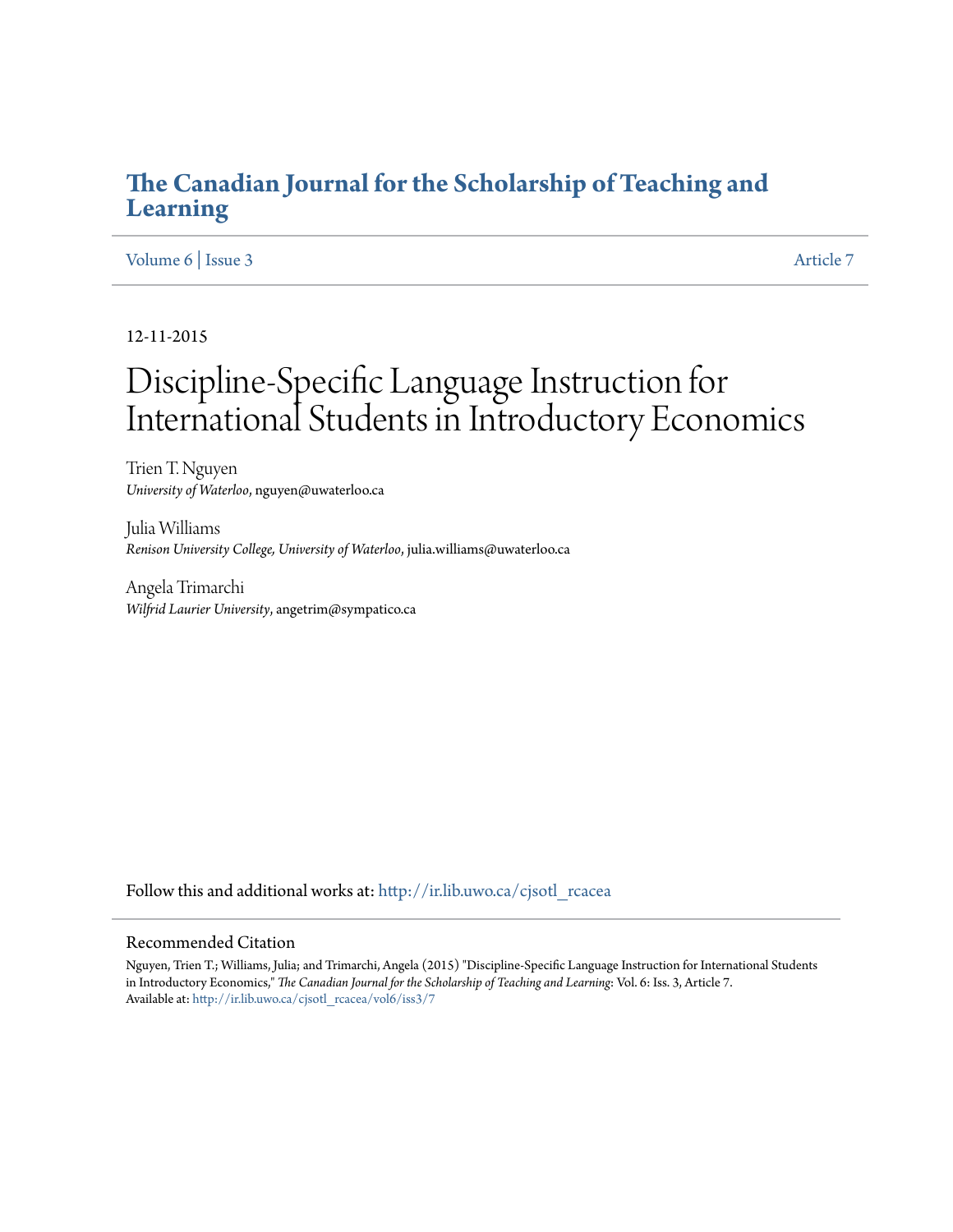## Discipline-Specific Language Instruction for International Students in Introductory Economics

## **Abstract**

This paper explores student perceptions of the effects of pairing discipline-specific language instruction with the traditional method of course delivery in economics. Our research involved teaching content-based English as an additional language (EAL) tutorials to a small group of ten international students taking first-year introductory economics courses. These voluntary participants completed pre- and post-treatment assessments with exit interviews at the end of the project. Assessment results and interviews suggest that students perceive that discipline-specific language instruction such as our EAL tutorials assists in the development of increased content and language proficiency. They also believe that vocabulary development is one of the most critical activities to support these goals; reading skills are also important but require more time and commitment than students can afford to give. Despite the students' interest in the project, their heavy class schedules prevented many from participating; our group was limited to ten students which precludes any assurance of statistical significance. In spite of the limitations, we believe that the project can still contribute valuable qualitative lessons to the literature of content-based language instruction in which the discipline of economics has not been well represented.

Cette communication explore la manière dont les étudiants perçoivent les effets du jumelage de l'enseignement de la langue spécifique à une discipline avec l'enseignement d'un cours d'économie selon la méthode traditionnelle d'enseignement. Notre recherche a porté sur l'enseignement en tutorat de l'anglais langue additionnelle (ALA) fondé sur le contenu à un petit groupe de dix étudiants internationaux inscrits dans des cours de première année d'introduction à l'économie. Ces participants bénévoles ont complété une évaluation avant et après le cours et ont été interviewés à la fin du projet. Les résultats de l'évaluation et les entrevues suggèrent que les étudiants ont le sentiment que l'enseignement de la langue spécifique à une discipline, tel que nos cours d'ALA en tutorat, les aident à développer une meilleure compréhension du contenu du cours et de la langue. Ils pensent également que l'acquisition du vocabulaire est l'une des activités les plus importantes pour réaliser ces objectifs. Les compétences en lecture sont également importantes mais requièrent davantage de temps et d'engagement que ce que les étudiants sont en mesure de fournir. Malgré l'intérêt des étudiants dans le projet, leur emploi du temps très chargé a empêché plusieurs d'entre eux d'y participer. Notre groupe a été limité à dix étudiants, ce qui écarte toute assurance de signification statistique. Malgré ces limites, nous croyons que ce projet peut malgré tout apporter une contribution qualitative appréciable à la documentation qui existe sur l'enseignement de la langue spécifique à une discipline dans laquelle l'économie n'a pas souvent été représentée.

## **Keywords**

content-based instruction, content and language integrated learning, discipline-specific language instruction, Economics, English as an additional language, perception, vocabulary

#### **Cover Page Footnote**

The authors would like to thank Khuong Truong for research assistance and the participants in the project. Financial support from the University of Waterloo 2009 LIF Grant Program is gratefully acknowledged.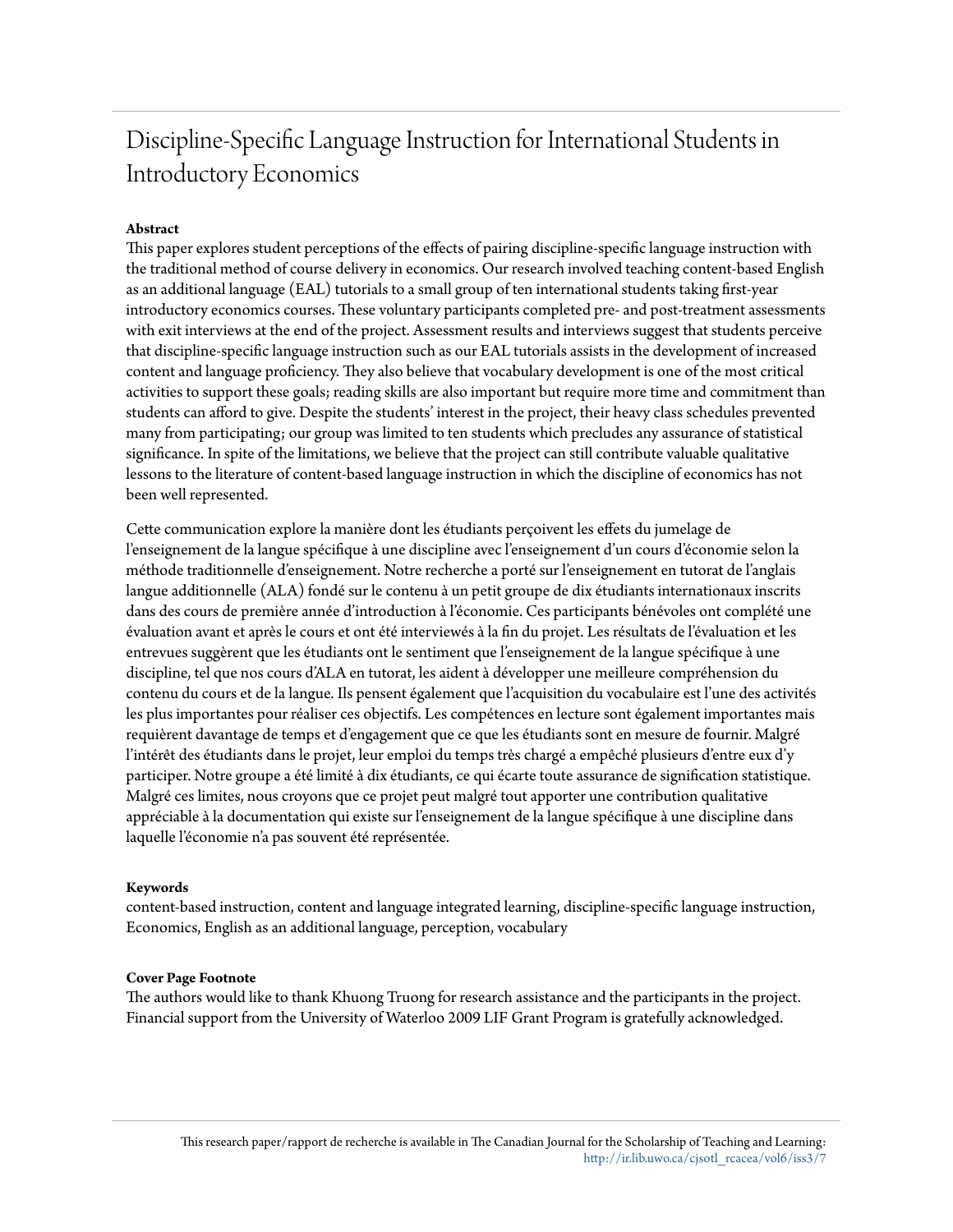Since the early 1990s, enrolment of international students at Canadian universities has been marked by continued growth. In 2000, Statistics Canada implemented its Postsecondary Student Information System (PSIS) with annual surveys on both domestic and international students. Using PSIS, Parsons and McMullen (2009) reported a strong growth in the share of international students among university graduates in Canada from 4.7% in 2001 to 7.4% in 2006. McMullen and Elias (2011) expanded the time frame and reported a steady growth from 4% in 1992 to 8% in 2008. The three leading provinces of Ontario, Québec, and British Columbia together continued to attract the bulk of international students (76% in 1992, 79% in 2008). The demographic profile however has shifted towards more undergraduate international students in the younger age group of 18-24 years (45% in 1992, 66% in 2008). The representation of females has also increased (39% in 1992, 45% in 2008). The preferred fields of study have changed: enrolment in traditional fields such as mathematics, computer science, and sciences was down (22% in 1992, 15% in 2008) in contrast with a rise in enrolment in social sciences such as business, management, and public administration (14% in 1992, 23% in 2008). The country of origin of international students coming to Canada has shifted with more Asians (50% in 1992, 53% in 2008), more Europeans (16% in 1992, 18% in 2008) and fewer Africans (17% in 1992, 12% in 2008). Statistics Canada (2013) reported that in 2010, students from China (26.9%) represented the largest group of international students from a single country of origin, more than three times the size of the next biggest groups: the United States (7.7%), France (7.4%), and India (7.4%) (Statistics Canada, 2013).

For many Canadian universities, this increase in the international student population has created a greater demand for English as an additional language (EAL) training. Despite having passed the university's minimum English language requirements, international students still find language a serious barrier to their academic success (Vogel, 2013). Belkhodja and Esses (2013) report that international students have a significant positive impact on Canada's economic and cultural spheres while enhancing diversity; however, insufficient language skills and cultural knowledge are the largest impediments to their ability to contribute to society. Therefore, it is essential to determine how language support can be delivered most efficiently so international students can overcome language barriers and become academically productive as soon as possible.

In the present world of globalization, we witness the increasing presence of international students on many campuses in Canada and other countries. These international students bring several new and interesting research issues to the scholarship of teaching and learning (SoTL) such as language proficiency, academic performance, motivation, work ethic, culture, and family ties. Our tutorials for EAL learners in Economics can help SoTL researchers better understand how learning outcomes can be traced to language proficiency. Our paper is relevant to SoTL by pointing out the language dimension of the traditional classroom teaching and learning environment, and hence expanding the scope of SoTL research.

#### **Objectives**

The objective of this paper is to explore student perception of the effects of pairing discipline-specific language instruction with the traditional method of course delivery in introductory economics. Our field experiment results from assessments and exit interviews show that students perceive that discipline-specific language instruction such as our tutorials for EAL learners in Economics assists in the development of increased content and language proficiency.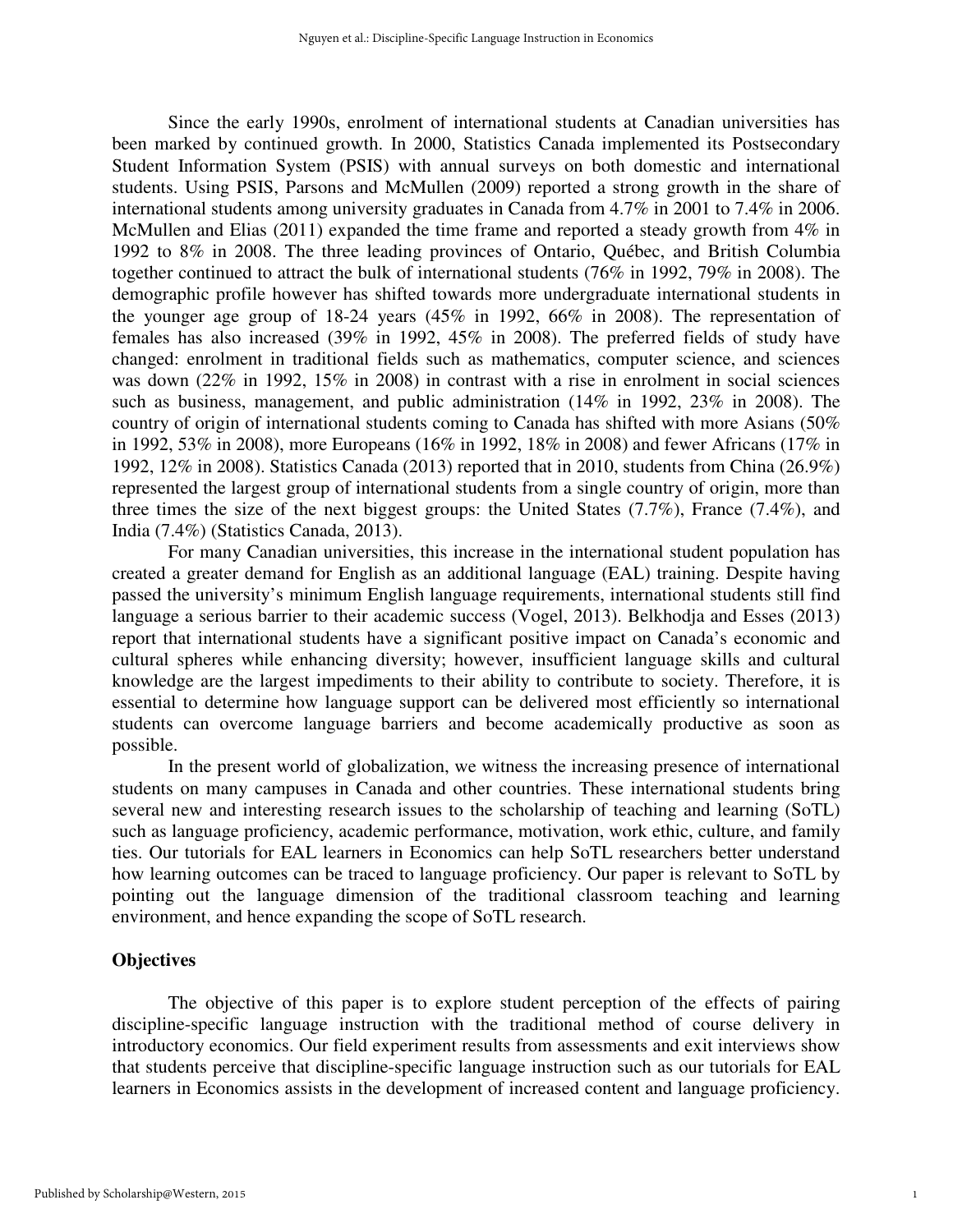Students believe that vocabulary development is one of the most critical activities to support these goals; reading skills are also important but require more time and commitment than they can afford to give. Despite the students' interest in the project, their heavy class schedules prevented many from participating; and our group was limited to ten students which precludes any assurance of statistical significance.

In spite of the limitations, we believe that the project can still contribute valuable qualitative lessons to the literature of content-based language instruction in which the discipline of economics has not been well represented. For comparison, it is worth noting that our sample size  $(n = 10)$ , though still small for standard statistical analysis, is more than twice that of an earlier experiment  $(n = 4)$  by James (2006) with international engineering students. We hope that further research can be done to continue our pilot project and probe deeper into this interesting and important topic.

The following research questions helped guide the design of our investigation: Does discipline-specific language instruction lead students to perceive the dual outcomes of increased content knowledge and language mastery? What type of English language skills (reading, writing, listening, and speaking) do international students need the most, especially at the firstyear introductory economics level? What policy lessons can we draw from the research results to encourage language skill transfer in economics?

#### **Literature Review**

## **Content-Based Instruction**

A common model for delivering second language instruction involves students studying their second language in courses that are separate from their content courses. For example, in elementary and secondary schools, students learn English in an English class, and math and science in separate classes. In tertiary educational settings, students may be required to complete English language training before they are admitted to the institution, or they are admitted on condition of completing an English language training program. In both of these instances, students must learn English before they embark on the study of their major. And in all of these cases, students are responsible for transferring their English language learning into other disciplines.

Content-based instruction (CBI), sometimes referred to as content and language integrated learning (CLIL), is an innovation on this common model of language delivery. CBI "encompasses any activity in which a foreign language is used as a tool in the learning of a nonlanguage subject in which both language and subject have a joint role" (Marsh, 2002, p. 58). Early CBI initiatives have been well researched and have provided positive findings. CBI models are varied, but typically offer language instruction through readings and lectures based on a variety of themes. These models are generally credited for improving the target language proficiency while producing students who are as competent in their subject matter as students in control groups (Stohler, 2006). Recent European and North American research indicates that CBI produces strong second language (L2) proficiency and subject matter expertise while satisfying both students and teachers (Deen & Hacquebord, 2002; Jappinen, 2005). Grabe and Stoller (1997) state that increased motivation and engagement are attributable to CBI.

Despite the positive research findings for early models of CBI, other researchers have suggested that the transfer of language skills to content classes is a concern (James, 2006) and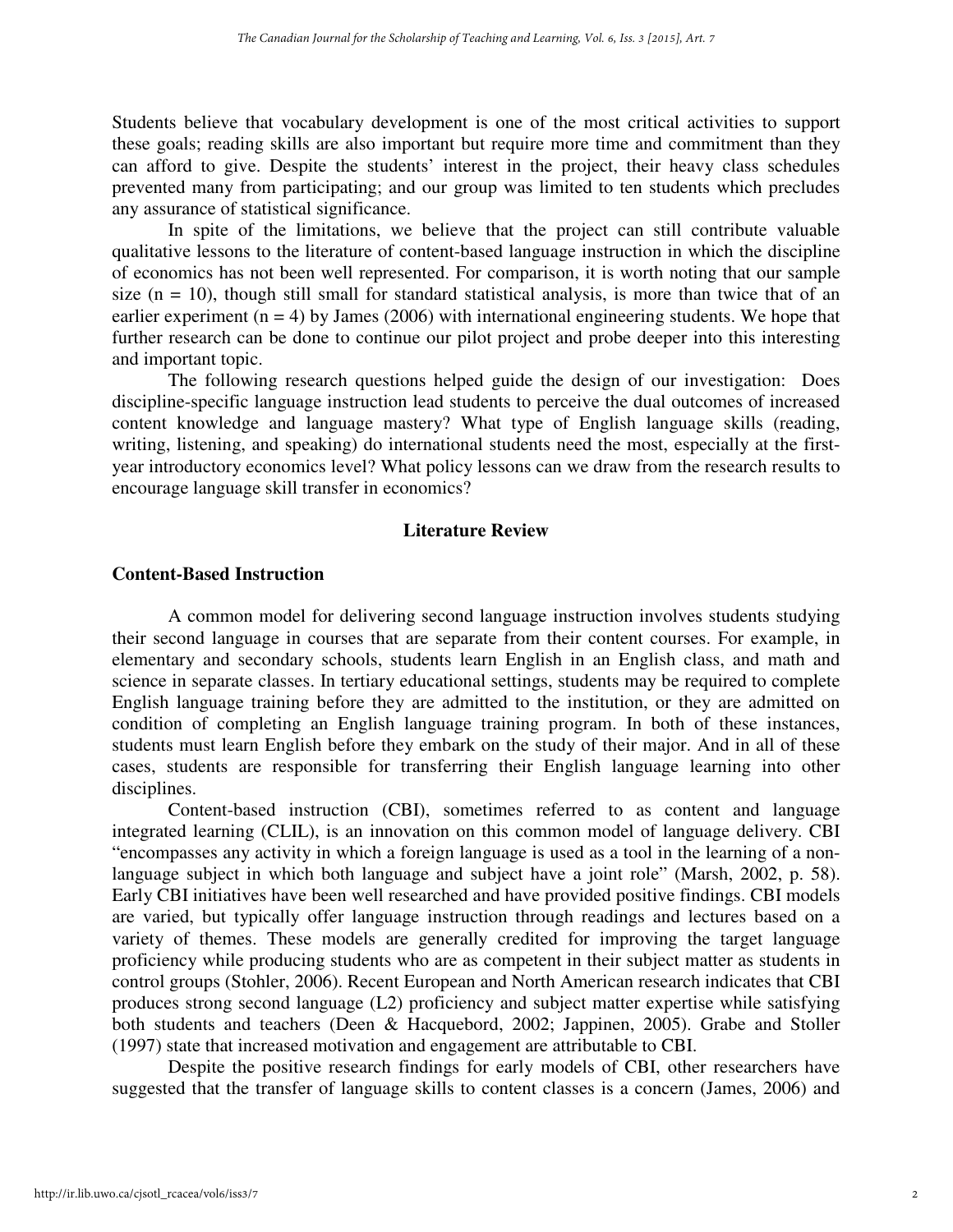that the transfer of language learning is essential and cannot simply be assumed (Spack, 1997). Snow (1993) suggests that conditions that promote transfer are not always clear; and content used in a CBI course may be a disciplinary mismatch with a student's other courses which may lead students to question the transferability of CBI course outcomes (Snow & Brinton, 1988). It is student perception of the transferability of language skills to content instruction that our research will address using a discipline-specific model of CBI.

#### **Discipline-Specific Experience**

James (2006) studied the conditions that encouraged language skill transfer (not skills improvement) in the context of a first-year engineering program at a large research-intensive university in Canada. Participants were international students who performed poorly on an English proficiency entry test (despite good marks in their discipline). The students had a regular course load, supported by a CBI course (two 2-hour sessions per week) designed to teach language through content. James found that transfer of second language skills was most likely to occur when content in the CBI course was as parallel as possible to that in the content course and that instructional tasks and text types in the language and content courses also needed to be similar. Furthermore, language knowledge transferred most readily when the timing of language instruction was provided just prior to the requirement for it in the content course and when the language instruction addressed students' strengths and weaknesses. These conditions are difficult to replicate if language and subject matter instructors do not collaborate. However, the ideal conditions should be possible to reproduce with close communication between the content and language professors using a discipline-specific CBI model.

Other models of CBI have been used at colleges and universities around the world (Crandall & Kaufman, 2002). In particular, studies have explored the provision of English language instruction in higher education through a variety of disciplines: architecture in Australia (Baik & Greig, 2009), psychology, sociology, history, health and physical education in the United States (Song, 2006), and geography in Italy (Rodgers, 2006).

#### **Ontario Experience**

In Canada, the discipline-specific model has produced excellent results in the past at the University of Ottawa. Ready and Wesche (1992) reported the results of a discipline-specific model (also known as the "adjunct model") used to improve L2 proficiency in conjunction with a range of content courses. Measures of proficiency indicated that over one term, students improved their second language skills. In fact, this CBI adjunct model was so successful that it is still being used at the University of Ottawa, which offers language immersion courses through its Official Languages and Bilingualism Institute (OLBI, 2015). The adjunct model pairs a second language course (either English or French as an additional language) with a regular academic course (e.g., history, political science, psychology, administration) to address both the course content and students' language-related needs.

The move towards designing language support systems to parallel content courses is mirrored in professional fields as well. Both federal and provincial governments in Canada now fund programs that span the technical and language gaps between foreign credentials and Canadian licensing requirements in fields such as accounting, architecture, nursing, pharmacology, engineering, dentistry, hospital administration, and social work.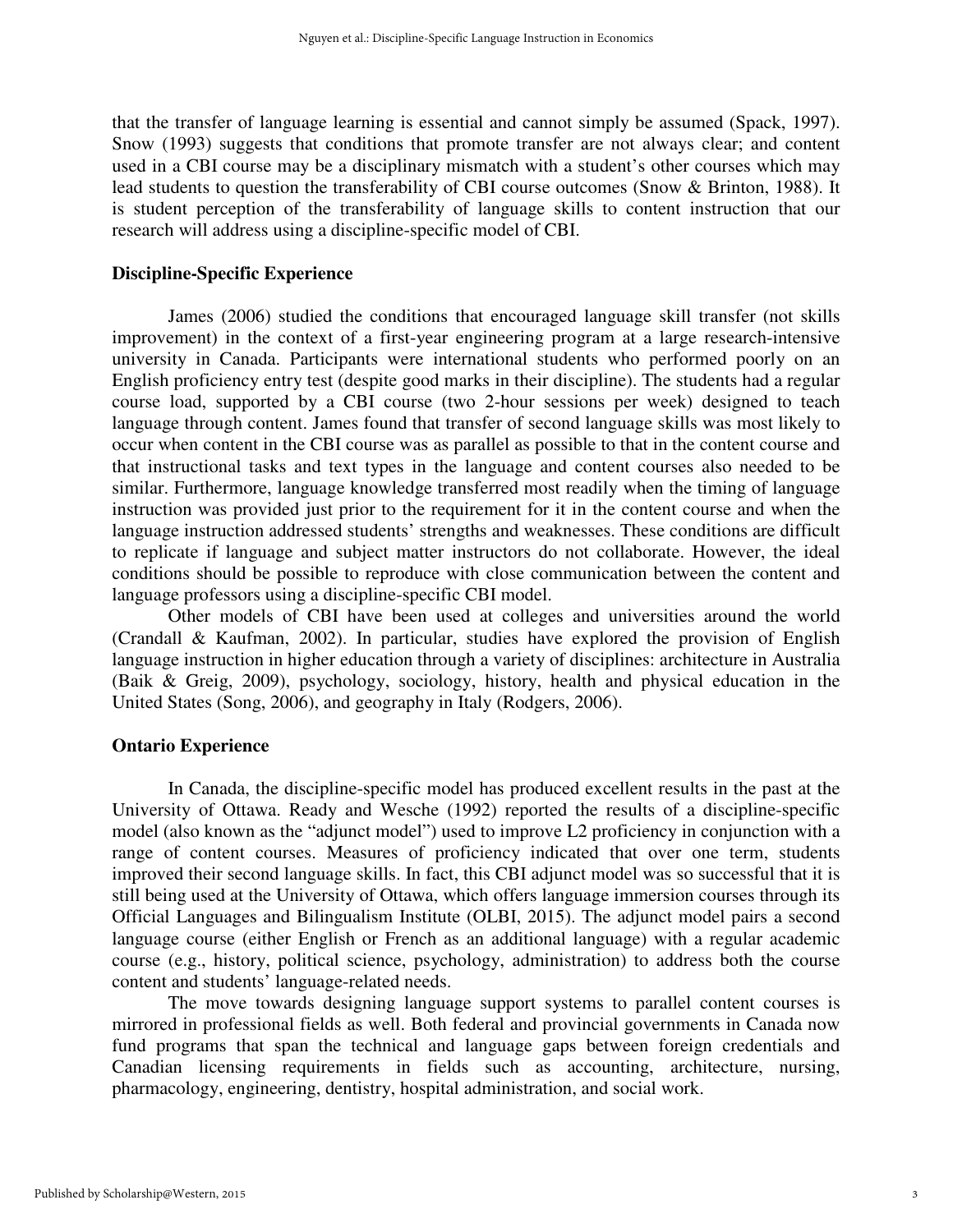A relevant CBI model for foreign-trained professionals is the International Optometric Bridging Program (IOBP, 2015) offered by the University of Waterloo's School of Optometry. The program targets English language proficiency as a priority and is designed with structured integration of language and optometry content to help international optometrists gain the critical language, academic, and clinical skills required for optometric practice in Canada. As these professional CBI programs are relatively new in Canada, there has as yet been little research about the effectiveness of discipline-specific language training in this context, but the trend has been established.

## **Economics Experience**

While CBI studies have paired second language instruction with a wide variety of disciplines ranging from engineering to political science and history, research combining English language instruction with the discipline of economics is, to our knowledge, not well represented in the literature. Nor is research on student perception of the effectiveness of the dual language and subject-matter instruction prevalent.

In spite of this scarcity of research work in the discipline, economics provides an appropriate context for a pilot project because it is a popular field of study for international undergraduates. However, students often have difficulties in assimilating economics concepts which have unfamiliar meanings or language connections. For example, terms such as "beggar thy neighbor," "keeping up with the Joneses," "lender of last resort," "the bandwagon" effect, "the Robinson Crusoe economy," and "the market for lemons" were coined by Anglophone economists in a cultural context not always clear to non-Anglophones.

Being aware of the language difficulties that international students have with their initial encounter with the discipline of economics, we wanted to experiment with a CBI model specifically designed for content-based instruction in economics with the goal of helping students achieve mastery of both course content and English language skills. We also wished to study their perceptions of the impact of these courses.

## **The Centrality of Vocabulary**

Vocabulary knowledge is central to the development of language proficiency. In 1972, Wilkins argued that knowledge of vocabulary was even more important than mastery of grammar. He wrote, "Without grammar very little can be conveyed, without vocabulary nothing can be conveyed." More recent studies have demonstrated that vocabulary knowledge enhances proficiency across all language learning skills including reading (Cobb, 2008), listening (Chang, 2007), speaking (Joe, 1998) and writing (Engber, 1995; Ferris, 1994). With this in mind, we developed a program in which explicit vocabulary instruction played a significant role.

## **Method**

This section describes the three stages of the research design for our project. Firstly, in the preliminary and planning stage, we secured the required research ethics clearance from the university, selected the economics teaching environment, surveyed international students in introductory economics regarding their language needs, and prepared for the tutorials. Secondly, in the implementation stage, we recruited student volunteers for the tutorials, reviewed the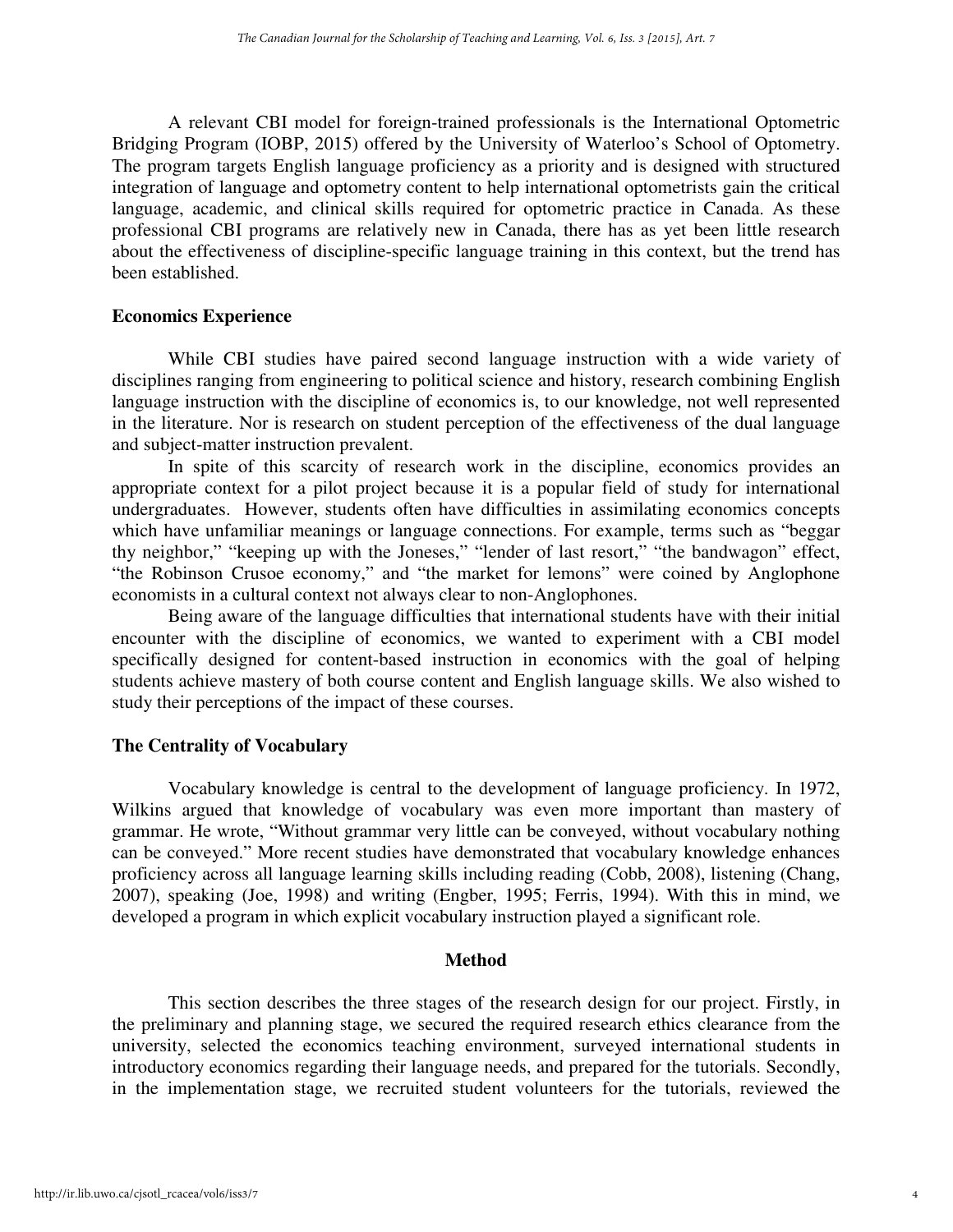English proficiency background of the students, and provided the content-based EAL instruction during the term as planned. Lastly, in the final stage, we conducted assessments including tests, exit interviews and follow-up email surveys about a year later.

#### **Ethics Clearance**

We obtained ethics clearance from the Office of Research Ethics of University of Waterloo before the start of the project. This office reviewed project documents such as statements of goals and purpose, our recruitment presentation, survey questionnaires, data collection plan, sample English tutorial materials, sample pre- and post- vocabulary and reading tests, and students' waivers giving the researchers permission to access their Economics course marks and English proficiency test scores. The co-operation of the volunteer students was thus essential to the success of the project.

#### **Economics Teaching Environment**

The research was conducted at University of Waterloo, a medium-size university in Ontario with a total enrollment of 35,000 full- and part-time students in 2014 (30,000 undergrads, 5,000 grads). International students comprised 13% of undergraduate and 35% of graduate students; these percentages are well above the national average of 8% cited in the introduction.

However, the number of international students in introductory economics classes is much higher than the 13% campus-wide figure. Our preliminary survey of three introductory economics classes in fall 2009 showed that international student representation varied from 20% to 25%, i.e., as high as a quarter of the class.

Each year, there are about 5,000, mostly incoming first-year students, taking two half courses in introductory economics, namely, microeconomics (ECON 101) and macroeconomics (ECON 102). These courses can be taken in any order but most students take microeconomics first.

The courses are offered concurrently in multiple sections with enrollment limits of 250 students per section. In such large classes, there are few opportunities for student-instructor interaction. Hence, classroom activities are mainly restricted to mass lectures. Midterms and final exams are in computer-readable multiple choice format. Use of modern online learning technology such as MyEconLab and Aplia is not encouraged as the university is concerned about provincial government regulations that restrict additional student course fees. The department runs a clinic that offers general help on course materials to students taking these courses. Given the mass teaching environment, students rely on close circles of classmates for support. This applies to Canadian and international students alike.

#### **International Student Language Survey**

We conducted a preliminary survey of international students' perceptions of their language needs. These students were taking introductory economics courses in fall 2009 ( $n =$ 85). While the survey was intended for the planning phase of our research project, it produced some valuable information of its own, and it is perhaps the first reported survey of international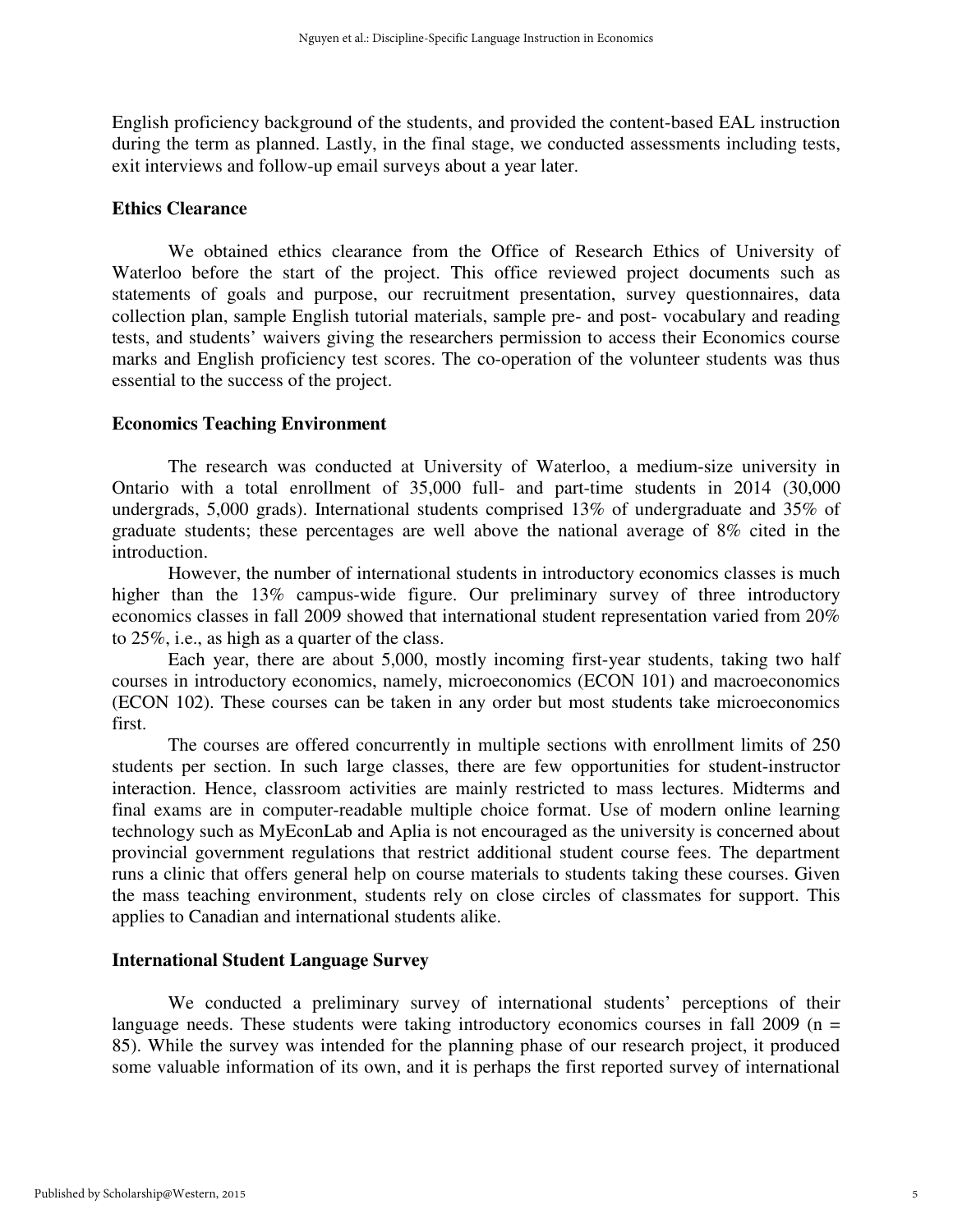student perceptions of their language needs while taking introductory economics courses in Canada.

The age profile of this particular group of international students was 17-25 years which is the about same age range (18-24 years) of international students reported in Canada (45% in 1992, 66% in 2008). There were fewer females (31% females) than the national average (45% females in 2008). For these international students, the dominant non-English first language was Chinese (62%) followed by German (8%), French (3%), and others (28%).

Table 1 presents survey responses on language skills of these international students. It is interesting to note that slightly over half (54%) of the students agreed that they would perform better in the course if they commanded stronger English language skills. Similarly, slightly under half (47%) agreed that they would perform better if they knew more *general* vocabulary. Thus, as much as half of the group recognized the importance of strong English language skills, and in particular, general vocabulary, to succeed in their academic performance.

However, when asked about *economics* vocabulary, there was an overwhelming majority (80%) that saw the important role of discipline-specific vocabulary in academic performance. This result was reinforced by 57% of the group finding the language or vocabulary in multiple choice questions difficult to understand. Furthermore 46% revealed that they used dictionaries while reading their textbooks, in contrast with 54% never using dictionaries.

When asked about the number of hours they required to read a chapter in their textbooks, the students were divided almost equally among five subgroups: over two hours, about 1.5 hours, about an hour, less than an hour, and interestingly, some indicated they do not read textbooks at all. Overall, 64% spent at least an hour or more to read a chapter in their textbooks.

Finally, when asked if they would participate in free EAL tutorial sessions, only 19% gave a definite yes while 48% gave a clear no, and one third (33%) were undecided. We believe the reason for such a low response at this stage was that students did not see how the tutorials would actually help them. In addition, it is also likely that their reluctance was attributable to their awareness of their time constraints. Students with full course loads are wary of committing time to a new initiative until they can clearly see the benefit. This lack of enthusiasm from students despite the recognition of their weaknesses in English skills suggested that recruiting participants for CBI field research might be difficult.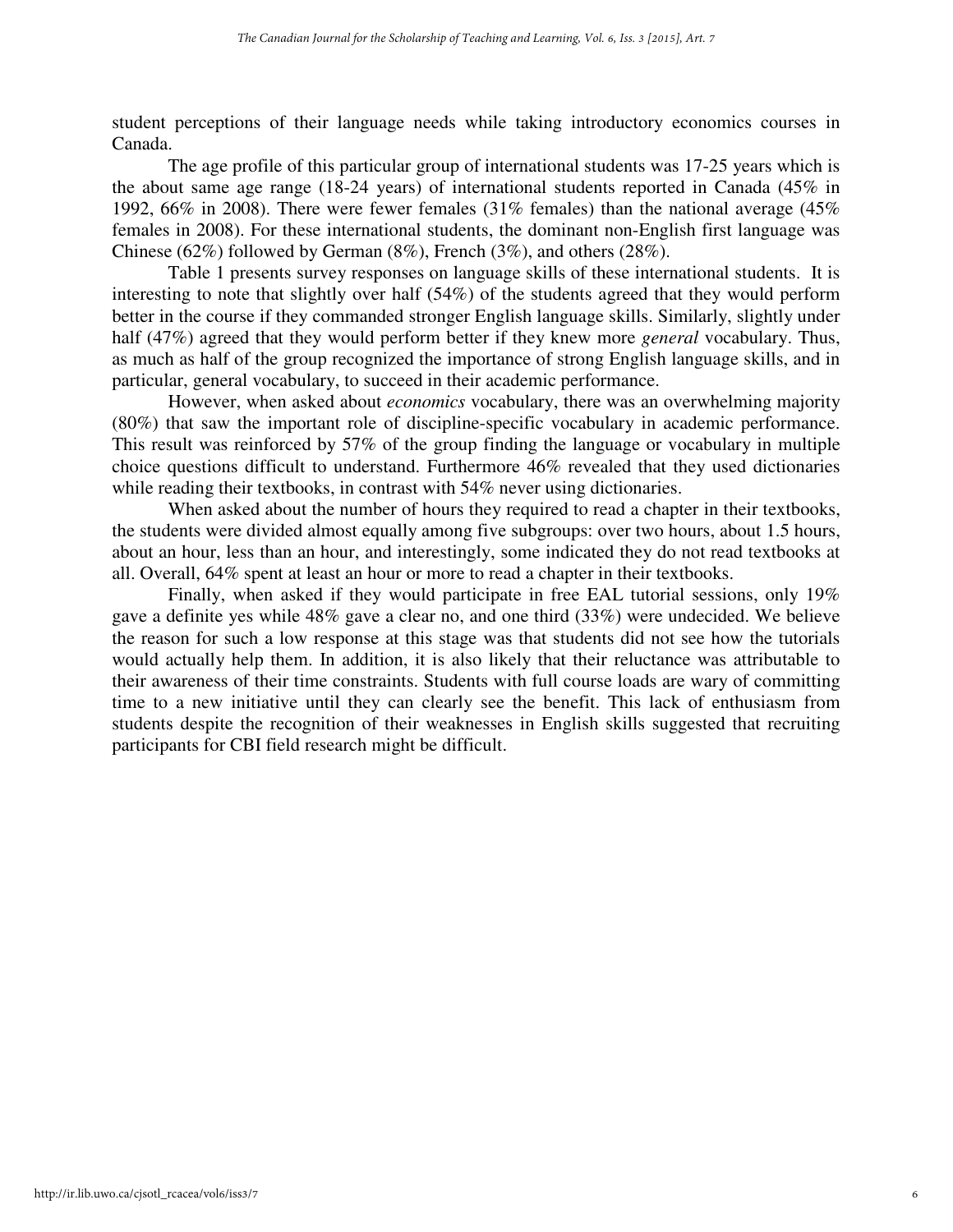| `able |  |
|-------|--|
|       |  |

| Question                          |           |             | Response        |            |         |
|-----------------------------------|-----------|-------------|-----------------|------------|---------|
| If I had stronger English skills, | strongly  | somewhat    | somewhat        | strongly   |         |
| I would have done better in       | agree     | agree       | disagree        | disagree   |         |
| the course                        | 25%       | 29%         | 18%             | 28%        |         |
| If I had known more general       | strongly  | somewhat    | somewhat        | strongly   |         |
| vocabulary, I would have          | agree     | agree       | disagree        | disagree   |         |
| done better in the course         | $20\%$    | $27\%$      | 21%             | 32%        |         |
| If I had known more economics     | strongly  | somewhat    | somewhat        | strongly   |         |
| vocabulary, I would have          | agree     | agree       | disagree        | disagree   |         |
| done better in the course         | $40\%$    | 40%         | $7\%$           | 13%        |         |
| The language or vocabulary of     | yes       | sometimes   | no              |            |         |
| multiple choice questions is      | $16\%$    | 41%         | 43\%            |            |         |
| difficult to understand           |           |             |                 |            |         |
| Number of times I stop reading    | >10       | between     | between         | never use  | guess   |
| textbook in order to look up      | times     | $5-10$ time | 1-5 times       | dictionary | meaning |
| words in a dictionary             | $8\%$     | 19%         | 19%             | 33%        | 21%     |
| Number of hours it takes me to    | $> 2$ hrs | $1.5$ hrs   | 1 <sub>hr</sub> | $< 1$ hr   | no read |
| read a chapter in textbook        | 19%       | 21%         | 24%             | 18%        | 18%     |
| Interest in EAL for Economics     | yes       | maybe       | no              |            |         |
| tutorial (free, 1.5 hrs/week)     | 19%       | 33%         | 48%             |            |         |

*Language Skills of International Students in Introductory Economics, Fall 2009 (n = 85)*

Note. "Guess meaning" indicates the response "never use dictionary, but if there is a word I didn't know, I guessed the meaning and kept reading".

#### **Planning and Preparation**

The language survey results above suggested that international students in introductory economics perceive that they need help mostly in the areas of discipline-specific vocabulary and reading skills. Hence, we focused our research efforts on these two particular areas of EAL instruction. The students taking the survey did not identify speaking and writing as their major concerns, likely because they did not have to do much of that in lower-year economics classes. This is the reason why we did not concentrate on the "productive" skills of speaking and writing.

In terms of course scheduling, the microeconomics class (ECON 101) was a better choice for our EAL project than the macroeconomics class (ECON 102) as microeconomics is usually the first economics course that incoming first-year students take in the fall term. In addition, if we had chosen the macroeconomics class, the international students who had already successfully completed the microeconomics class in a previous term might be less likely to participate in the project.

In preparation for the EAL project in fall 2010, the EAL instructor attended the spring 2010 class in order to familiarize herself with the economics content, develop EAL support materials, and run four test sessions with volunteer students (n=4).

The microeconomics class meets three times per week for twelve weeks. The class is regularly taught by an experienced economics instructor who already taught in a way that facilitated the learning of international students. Specifically, she makes skeleton lecture notes available online before class which significantly reduces the note-taking burden for students. Students then bring these skeleton notes to class and complete them during lectures. Reading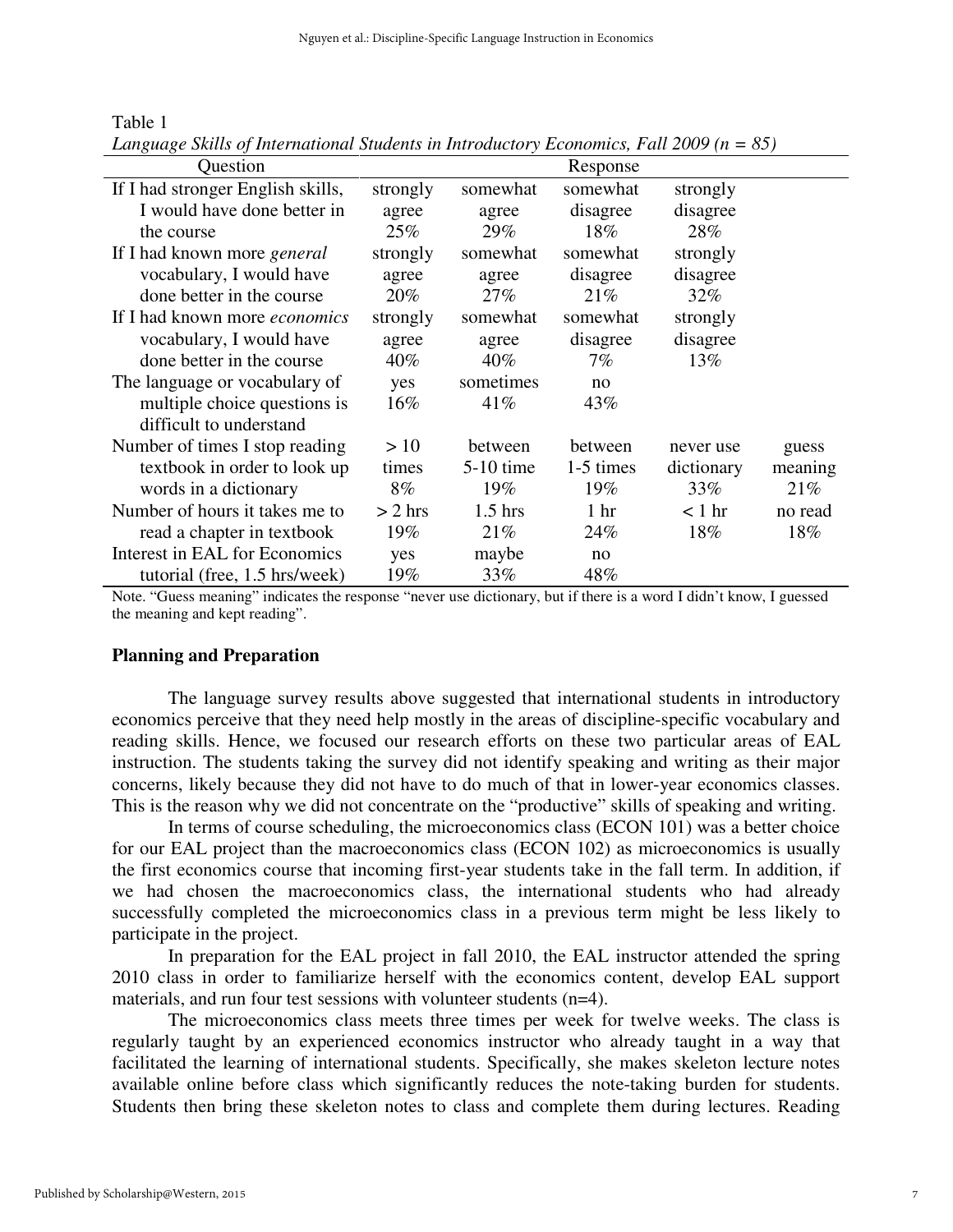assignments are also posted well ahead of time. Furthermore, the instructor is aware of possible vocabulary gaps her students might be experiencing and regularly provides definitions of words she feels might be new or unknown for EAL students. It is a bonus that she speaks clearly and at a moderate speed as students, EAL and native alike, need time to absorb both the language and course content of the lectures. Students are assessed through two midterms and one final exam all of which are in multiple choice format. From a language instruction point of view, the fact that all tests are in multiple choice format is significant as students are not assessed on their use of productive skills, namely, speaking and writing, and this was another reason for our focus on teaching the receptive skills of listening and reading, with an emphasis on vocabulary development.

## **Recruitment and Participants**

The "EAL for Economics" project was launched in the fall 2010 term. On the first day of microeconomics class, the EAL instructor gave a recruitment presentation and offered free 1.5 hours/week "EAL for economics" tutorials (EAL tutorials for short) on both English and economics. The time frame of 1.5 hours/week was chosen in an effort to attract participation. A longer time commitment each week would probably be too demanding and discourage students from participating. First-year undergraduate students are typically busy. In particular, international students, arriving at a new university and possibly in a new country, need to make adjustments to living independently and may not be inclined to participate in a project that would consume too much study and free time. For this reason, we did not assign extra homework during the EAL tutorials. Despite these measures, the number of participants in the tutorials was small due to students' heavy schedules rather than a lack of interest.

Interested students completed "reply cards" in class to express an interest in participation. The EAL instructor contacted them and the first EAL tutorial began in the second week of the term. Seven students from the target class volunteered to participate in the project (hereafter referred to as "recruit" for short). It is noteworthy that one recruit student actually grew up in Canada as a native English speaker. In addition, three more students from two different sections of the microeconomics class arrived unexpectedly and asked to join the project. These students were not in the target class to hear the recruitment presentation, but learned about the project by word of mouth (we will call this group "non-recruit" for short). In total, the project had ten volunteer students who remained committed until its conclusion. The remarkable fact that there was no attrition among the students in spite of their busy schedules during the midterm exam periods gives a strong indication of their genuine interest in the project.

## **EAL Student English Proficiency**

Once the EAL students had been recruited, we had the ethics clearance from the university to access their past English proficiency test scores. Table 2 shows the variety of English backgrounds among the group: three students came straight from overseas (having only English test scores); four students had been in Canada less than three years (having both test scores and high school marks); three students had been in Canada more than three years (with only high school marks); and there was one lone native English speaker.

Table 2 reveals that the average English proficiency test scores and average English marks demonstrated significant variability. The average IELTS (International English Language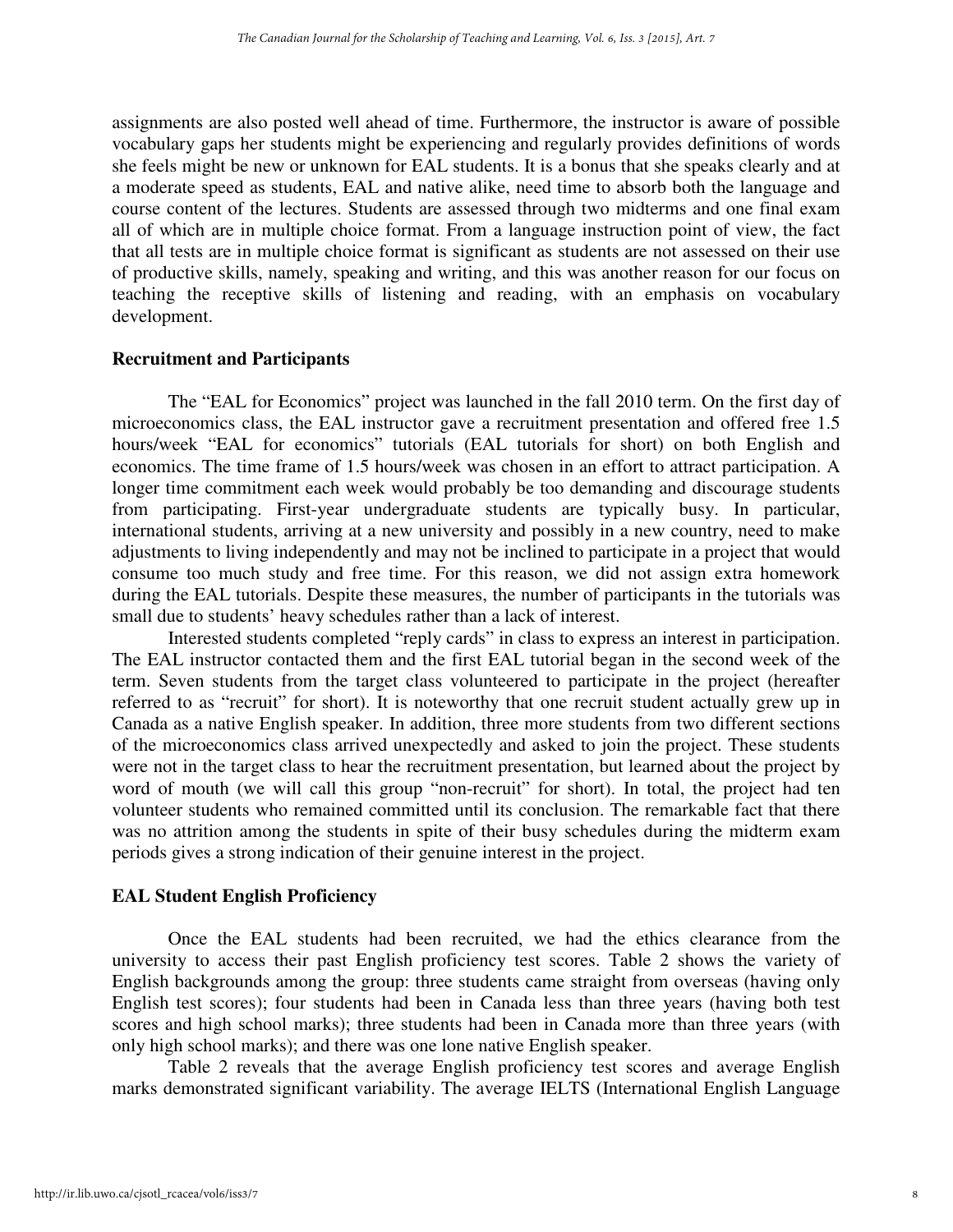Testing System) score is 6.8 which is slightly below the university's minimum entrance requirement of 7.0. That means students are accepted even with scores lower than the minimum requirement. The overall TOEFL (Test of English as a Foreign Language) score of 91 just barely passes the minimum score of 90 but the speaking sub score of 20 is well below the minimum required score of 25. A 91 score on the TOEFL and a 6.8 score on the IELTS (although lower than the required minimum score of 7) are still good, and many universities accept scores for admission lower than these. It is really the high school English scores that show mediocrity in English language proficiency.

#### Table 2

|                                     | n | <b>English Test</b> |           | <b>High School English Marks</b> |         |         |
|-------------------------------------|---|---------------------|-----------|----------------------------------|---------|---------|
|                                     |   |                     | Scores    |                                  |         |         |
| Straight from overseas              | 2 |                     | yes       |                                  | n/a     |         |
| In Canadian high school under 3 yrs | 4 | yes                 |           | yes                              |         |         |
| In Canadian high school over 3 yrs  | 3 | n/a                 |           | yes                              |         |         |
| Native English speaker              |   | n/a                 |           | yes                              |         |         |
|                                     |   |                     |           |                                  |         |         |
| <b>English Language Proficiency</b> | n | М                   | <b>SD</b> | Min                              | Max     | Mdn     |
| Scores                              |   |                     |           |                                  |         |         |
| <b>IELTS</b>                        | 6 | 6.8                 | 0.6       | 6.0                              | 7.5     | 7.0     |
| English 4U/M                        | 5 | 80                  | 4.9       | 73                               | 85      | 80      |
| Ontario Grade 12 English            | 2 | 63                  | 7.8       | 57                               | 68      | 63      |
|                                     |   | Overall             | Speaking  | Listening                        | Writing | Reading |
| TOEFL                               |   | 91                  | 20        | 23                               | 25      | 23      |

## *English Backgrounds and Test Scores*

In summary, although the students maintained high academic performance standards, their English backgrounds were not particularly strong. The participants were aware of their weaknesses in English language skills. They participated in the EAL project because they hoped to address their underlying concerns regarding their English proficiency while enhancing their economics scores.

## **Content-Based EAL Instruction**

The EAL tutorial materials were developed based on the content of the economics class. Given that students in large classes of introductory economics do not get to speak in lectures or write in multiple choice exams, we focused the tutorial materials on selected areas such as broadening and deepening vocabulary knowledge, improving reading and note taking skills, multiple choice exam strategies, and clarifying culturally bound references. In this way, the EAL tutorials were authentic in that they reinforced the skills required for success in economics. Language tutorial materials were presented in a manner that attempted to replicate James's (2006) ideal conditions for skills transfer; that is, language materials (vocabulary, reading, listening and note-taking strategies) were presented prior to student need for those skills in the microeconomics textbook and class. This was possible through close collaboration between the economics and the language instructors.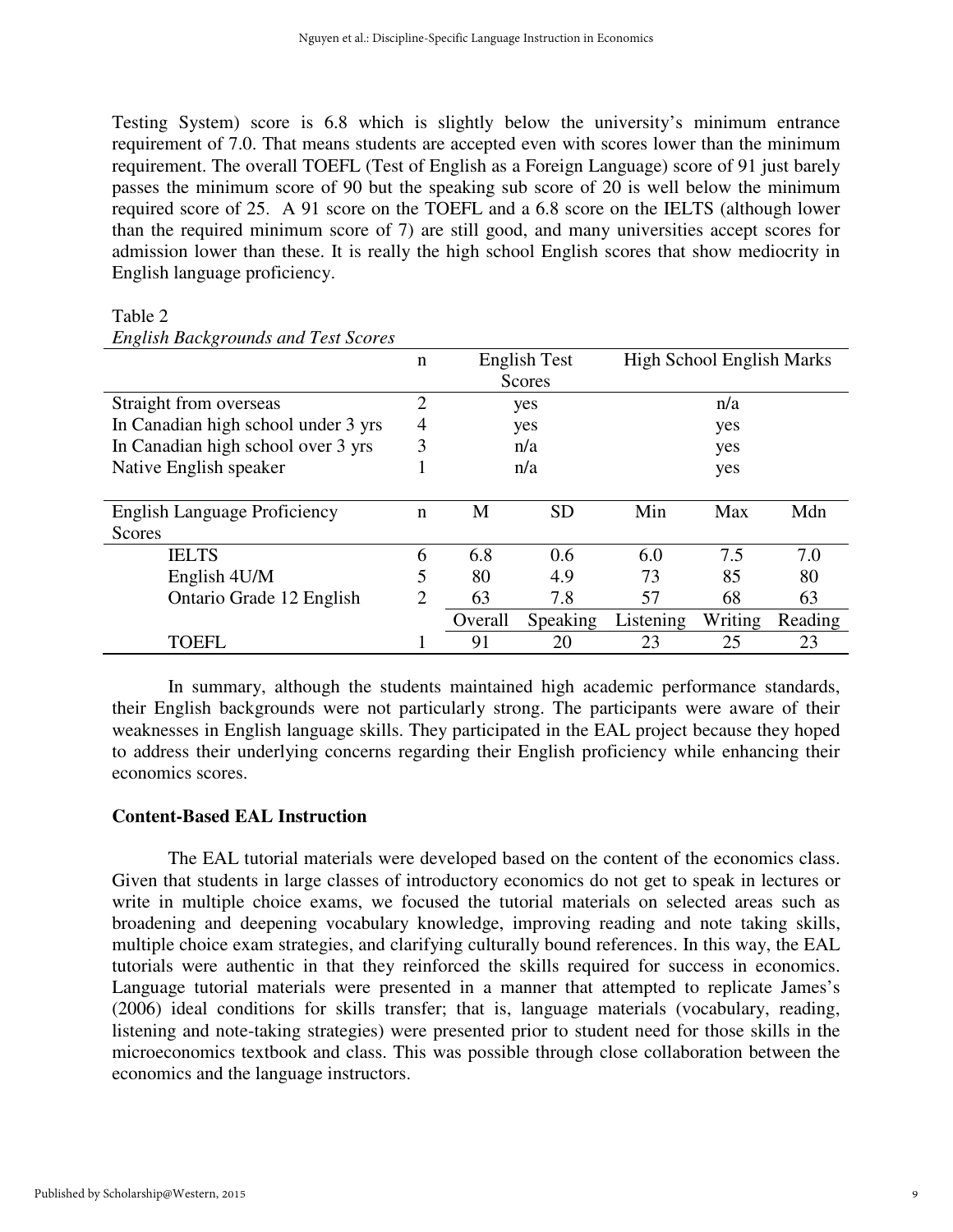As the research method required an assessment of the students' English skills, both before and after the EAL tutorials, the researchers developed pre- and post- reading and vocabulary assessments to use during the project. Reading assessments were developed using readings from the macroeconomics textbook (Parkin & Bade, 2010). These readings were appropriate for pre- and post- EAL tutorial assessments as they contained economics-related materials at a first year level. It was also unlikely that ECON 101 students would have seen the ECON 102 textbook and so would not have the advantage of text familiarity when completing the assessments.

Two readings were selected from the middle chapters of the textbook in an attempt to ensure the comparability of content difficulty between pre- and post- reading assessments. It would be reasonable to assume that content difficulty would increase throughout the textbook, and we wanted to maintain a consistent level of difficulty for both pre- and post- reading assessments. Consistency was also achieved through text length, and established measures of readability such as the Flesch Reading Ease test (Flesch, 1948) and the Flesch-Kincaid Readability test (Kincaid, Fishburne, Rogers & Chissom, 1975).

Pre- and post- vocabulary assessments were also developed. These were developed based on a vocabulary bank that was constructed during the spring 2010 preparation phase. Vocabulary was collected from lectures and textbook readings. Words were selected based on level of difficulty as indicated by the voluntary participants in spring 2010, and on vocabulary we anticipated EAL students might be unfamiliar with. The words were grouped into general academic, economics-related, and idiomatic use categories. Two tests were developed with the same number of questions on each test targeting words from each category. Selected words were distributed throughout the term (i.e., there were words from every chapter and lecture throughout the course). Test items for both vocabulary and reading pre- and post- tests were in multiple choice format which was consistent with all test items in the economics course. While these efforts were made to ensure the vocabulary and reading assessments were valid and reliable, the small number of participants meant that statistical reliability could not be established. Therefore, the results of the assessments, while providing some objective measure of skill levels, cannot be interpreted as statistically reliable in terms of large samples. Given the time constraints of the students, it was beyond the scope of this project to test actual language development with a standardized language testing procedure.

#### **Assessments**

EAL tutorials continued for 10 weeks, from the second week of term to the second last week of term. There were no EAL tutorials in the final week of term as students needed time to study for their final exams.

At the beginning and ending of term, students were tested on performance in vocabulary and reading skills. Although attending the tutorials and taking the tests were completely voluntary and did not appear in the official academic transcripts, the students took them seriously.

In addition to tests, we had an opportunity to interview each student in private on a oneon-one basis before the EAL tutorials ended. The small number of student participants made it possible to conduct this type of informal exit interview. These exit interviews captured student perceptions of their learning experiences in a way that would not have been possible through the usual survey format.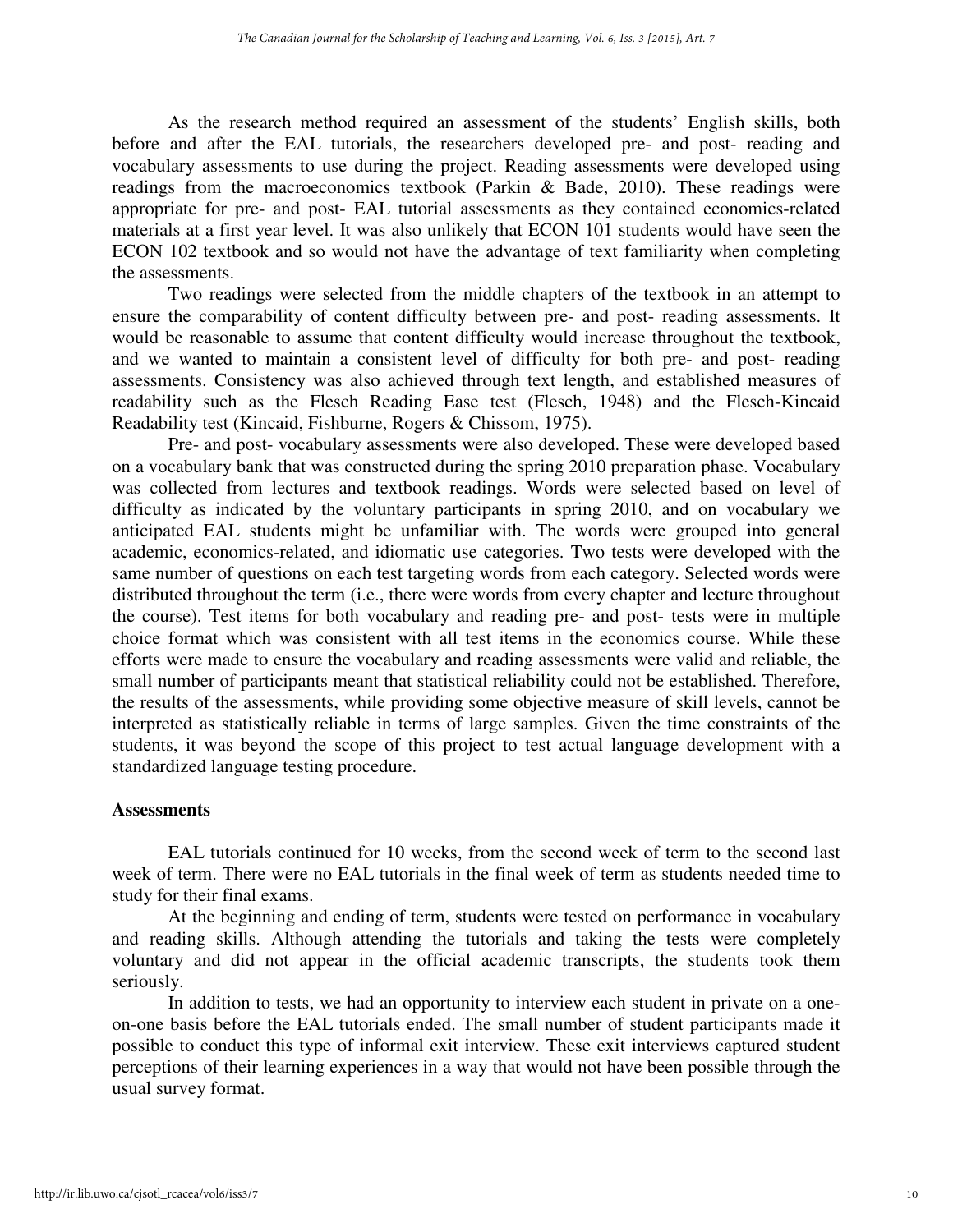About a year after the end of the project, we followed up with the students through email. The response rate was less than half probably because they had gone their own ways, some even returning home for the summer. Those who responded were still positive and appreciated the experience of the tutorials.

## **Results and Discussion**

#### **EAL Student Academic Performance**

The academic backgrounds of the students attending the EAL tutorial sessions are relevant to the project outcomes. The sample size is small  $(n = 10)$  with seven students (70%) recruited from the target microeconomics class and three students (30%) coming on their own from two other microeconomics course sections. It is worth noting that the sample has a balanced gender distribution with 50% of male and 50% of female students. Their chosen fields of study are 60% in mathematics, 20% in computer science, and 20% in accounting and financial management. These are competitive programs of study which demand high levels of academic achievement. We see that the EAL volunteer participants are bright, highly motivated, and hard working. They are not weak students with low marks.

The descriptive statistics in Table 3 shows that the ten EAL students have a high average of 85% for their final economics course mark, which ranges from 74% to 91%, standard deviation 7%, and median 88% (that is, half above 88% and half below 88%). We do not have data for the economics classes to statistically compare the performance of these ten EAL students with the remaining students in their economics classes. With this caveat in mind, it is worth noting that the 85% average (of this particular group of EAL students) is well above the general 72% average that we know is standard in most introductory economics classes. This is not surprising since these EAL students typically must maintain a high mark average in order to stay in their programs.

Along the same line, again with the same caveat about data limitation that prevent more formal statistical inference, we note that for this particular group of ten EAL students, the nonrecruit group had a higher average than the recruit group (89% vs. 82%). In this non-recruit group were the three students who showed up to the EAL tutorials uninvited even though they did not belong to our target class for the EAL project. This may demonstrate that students who went out of their way to participate in the tutorials might have greater motivation overall. Unfortunately, the same self-selection process meant that less motivated international students who may have needed the extra support provided by our CBI project did not volunteer to participate in the project as we had hoped.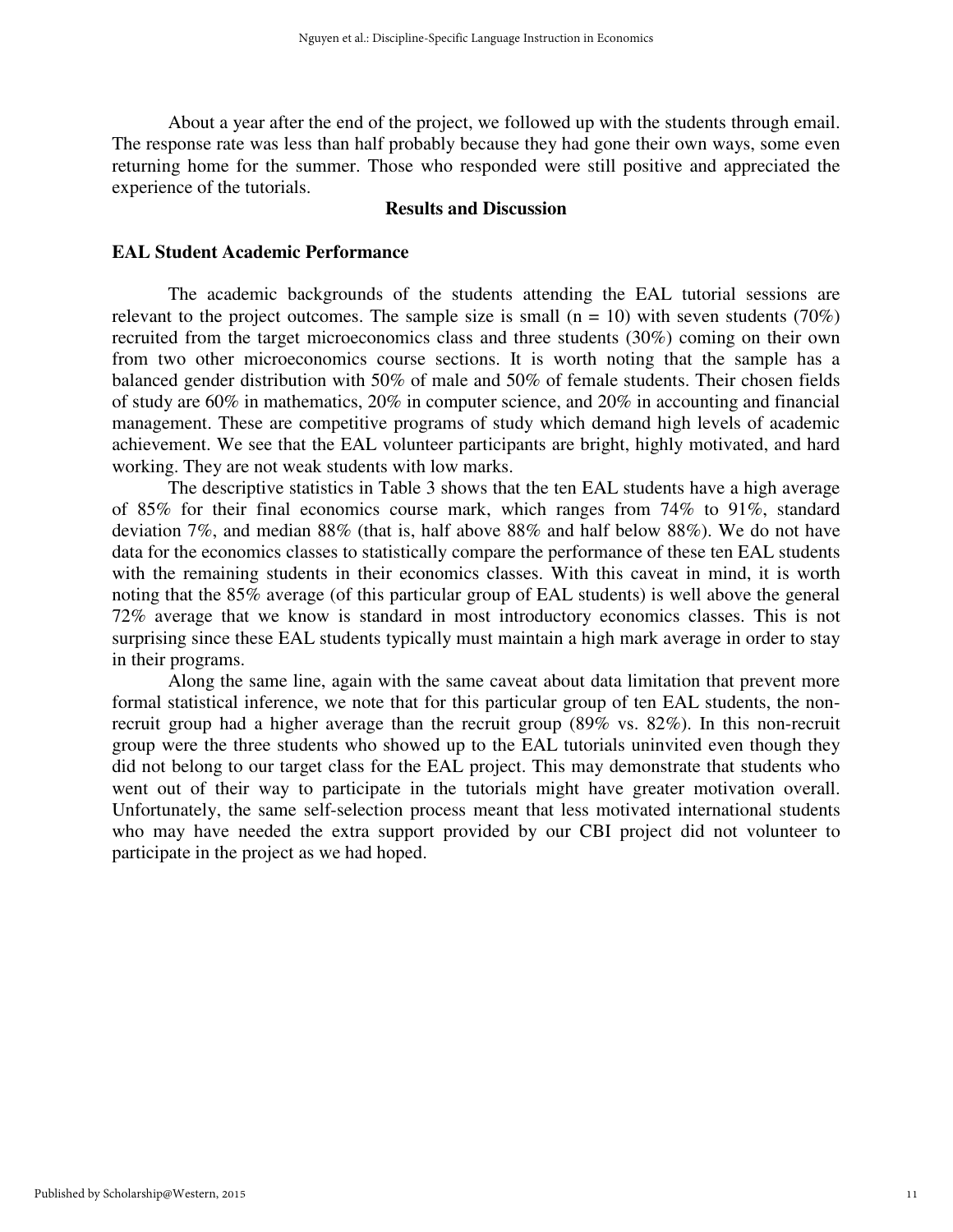| Economics Marks, Class Altendance, and EAL I dioridi Altendance |    |     |           |     |      |     |
|-----------------------------------------------------------------|----|-----|-----------|-----|------|-----|
|                                                                 | n  | M   | <b>SD</b> | Min | Max  | Mdn |
| <b>Economics Course Marks</b>                                   |    |     |           |     |      |     |
| Recruit                                                         | 7  | 82% | 8%        | 74% | 91%  | 84% |
| Non-recruit                                                     | 3  | 89% | $2\%$     | 87% | 91%  | 90% |
| Total                                                           | 10 | 85% | $7\%$     | 74% | 91%  | 88% |
| <b>Economics Class Attendance</b>                               |    |     |           |     |      |     |
| Recruit                                                         | 7  | 59% | 36%       | 11% | 100% | 71% |
| Non-recruit                                                     | 3  | n/a | n/a       | n/a | n/a  | n/a |
| Total                                                           | 10 | n/a | n/a       | n/a | n/a  | n/a |
| <b>EAL Tutorial Attendance</b>                                  |    |     |           |     |      |     |
| Recruit                                                         | 7  | 87% | 15%       | 56% | 100% | 89% |
| Non-recruit                                                     | 3  | 78% | $11\%$    | 67% | 89%  | 78% |
| Total                                                           | 10 | 84% | 14%       | 56% | 100% | 89% |

## Table 3 *Economics Marks, Class Attendance, and EAL Tutorial Attendance*

This self-selection pattern, if confirmed by statistical analysis in future work, underlines the importance of the need for institutional involvement in the project. For example, in the long run, it might help if university units such as the Student Success Office or the International Student Office could encourage students in need of language support to take advantage of the EAL tutorials.

We kept attendance records at all EAL tutorials during the term. For the seven students in the recruit group, we also have their economic class attendance records maintained by the course instructor who was a member of the project. We have no economic class attendance records for the three students in the non-recruit group as course instructors normally do not keep attendance records in big classes such as introductory economics.

Table 3 reveals the attendance records of the seven students in the recruit group for both the EAL tutorials and their economics class. It is interesting to note that these seven students have an average attendance rate of 87% in the EAL tutorials (standard deviation 15% and median 89%). It is even more interesting to note that the same seven students have a much lower attendance rate of only 59% average in their economic classes (standard deviation 36% and median 71%). We were pleased to see that the attendance in the optional EAL tutorials was much higher than in the economics classes in which these students had registered. The 28% difference (87% - 59%) in attendance might suggest that they perceived value in the tutorials to help them improve their language proficiency. Also there could be a link between this pattern of choice in class attendance and the International Student Language Survey (p. 10, line 216) which reveals that 80% of the respondents perceive the importance of discipline-specific vocabulary in academic performance. This could be a line of future research to explore the link between student perception of their language development and patterns of classroom activities without the data limitations that we have in this project.

The EAL tutorials differ from the economics class in several aspects. While the former is offered as a small free tutorial of language instruction specifically customized to the content of the economics class, the latter is a large registration-based class offering discipline-specific instruction in economics only. The students in the EAL tutorials seemed to be a homogeneous group of dedicated students with a serious interest in doing well in both language and economics content learning. This contrasts with the economics class which had a heterogeneous mix of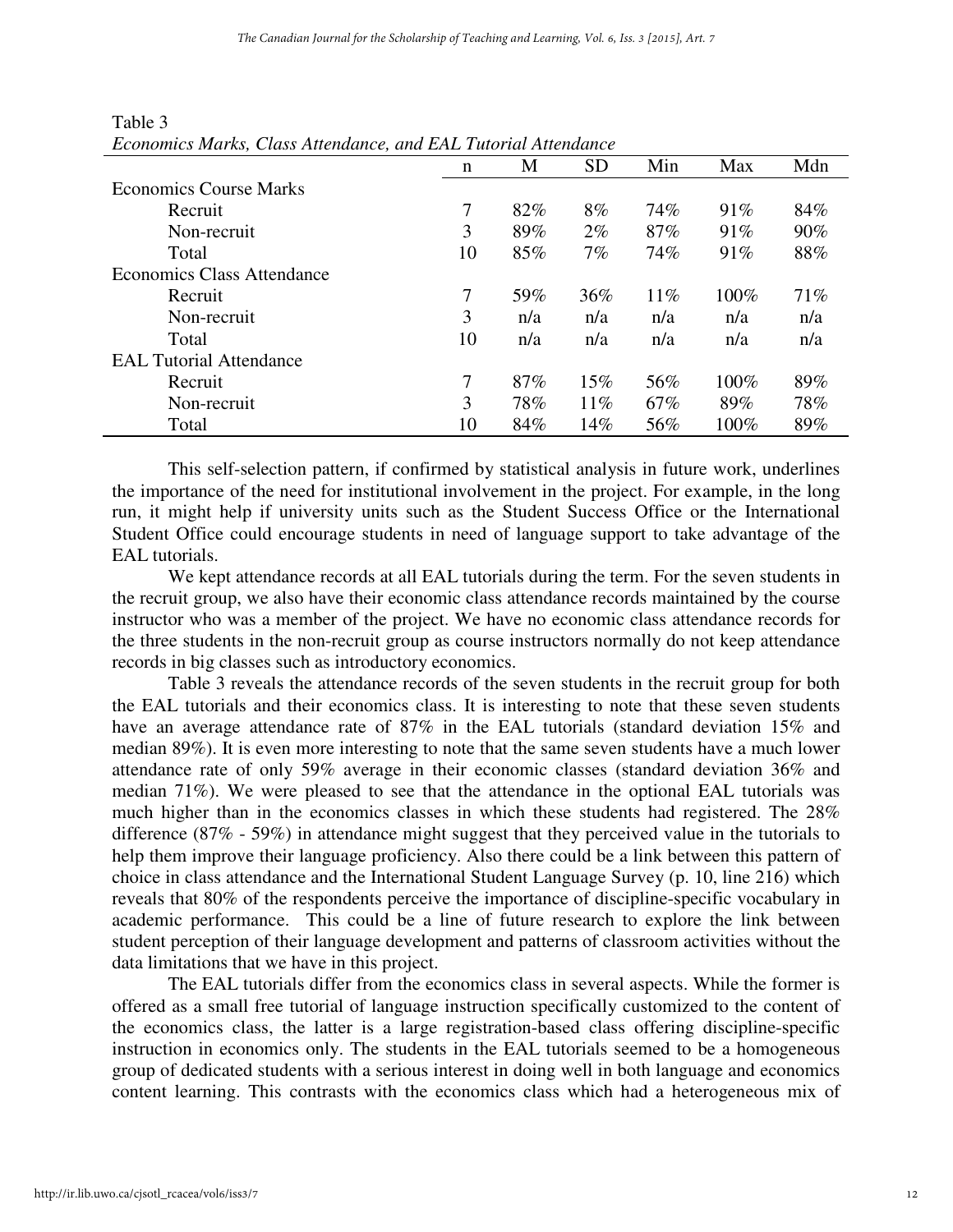students with vast differences in academic preparedness, motivation, and linguistic backgrounds. Since the focus of this project is mainly on the EAL tutorials, we do not have data on the bigger economics class to make comparisons between the two. Further research to investigate the link between these two intertwined class structures would be a worthwhile effort in terms of both language and discipline-specific instruction.

As a side note, we casually observe from Table 3 that the three students in the non-recruit group had a lower EAL tutorial attendance rate of 78% compared to the seven students in the recruit group who had a higher attendance rate of  $87\%$ . Given the current data limitations (n = 3 for non-recruit,  $n = 7$  for recruit), this pattern of attendance by the non-recruit group can be further explored when more data becomes available. One reason for the lower tutorial attendance by the non-recruit group could be that the tutorial materials were customized to the economic class of the recruit group, and hence, might not have been immediately related to the economic class of the non-recruit group. The main focus of the EAL project was on the recruit group from the design stage to the end. The uninvited non-recruit group was welcome and treated equally, but was not part of the original design of the project.

## **EAL Student Language Assessments**

Table 4 presents assessment results for vocabulary and reading skills for nine EAL students (excluding the sole native speaker). Pre-tests were given before the beginning of the first EAL session and post-tests were given at the end of the last EAL session.

#### Table 4

| Language Test Scores    |   |     |           |     |     |     |
|-------------------------|---|-----|-----------|-----|-----|-----|
|                         | n | M   | <b>SD</b> | Min | Max | Mdn |
| <b>Vocabulary Tests</b> |   |     |           |     |     |     |
| Pre-vocabulary          | 9 | 55% | 13%       | 28% | 76% | 56% |
| Post-vocabulary         | 9 | 68% | 15%       | 44% | 88% | 68% |
| <b>Reading Tests</b>    |   |     |           |     |     |     |
| Pre-reading             | 9 | 69% | $12\%$    | 47% | 87% | 73% |
| Post-reading            | 9 | 57% | 16%       | 40% | 93% | 53% |

For this particular group of nine EAL students, we note that their performance improved between the two vocabulary tests: the average score went up 13% from 55% to 68% while the minimum and maximum scores also moved up considerably (from 28% to 44% for the minimum and from 76% to 88% for the maximum). While recognizing that these results are not statistically reliable, due to the small sample size, the improved marks could suggest that the EAL tutorials seem to be an effective method to help international students develop their vocabulary skills. This hypothesis was later corroborated by students who clearly expressed their perceptions that the vocabulary instruction was useful in their exit interviews.

On the other hand, the reading results were less clear: while the average score went down by 12% (69% to 57%) and the minimum score fell 7% (47% to 40%), the maximum score went up 6% (87% to 93%). Therefore, the top performers did well but the rest of the tutorial participants did not. There are some possible explanations for the decrease in the average score: despite our efforts to develop tests of comparable difficulty, the post reading test may have been too difficult compared to the pre reading test. This was also confirmed by students in the exit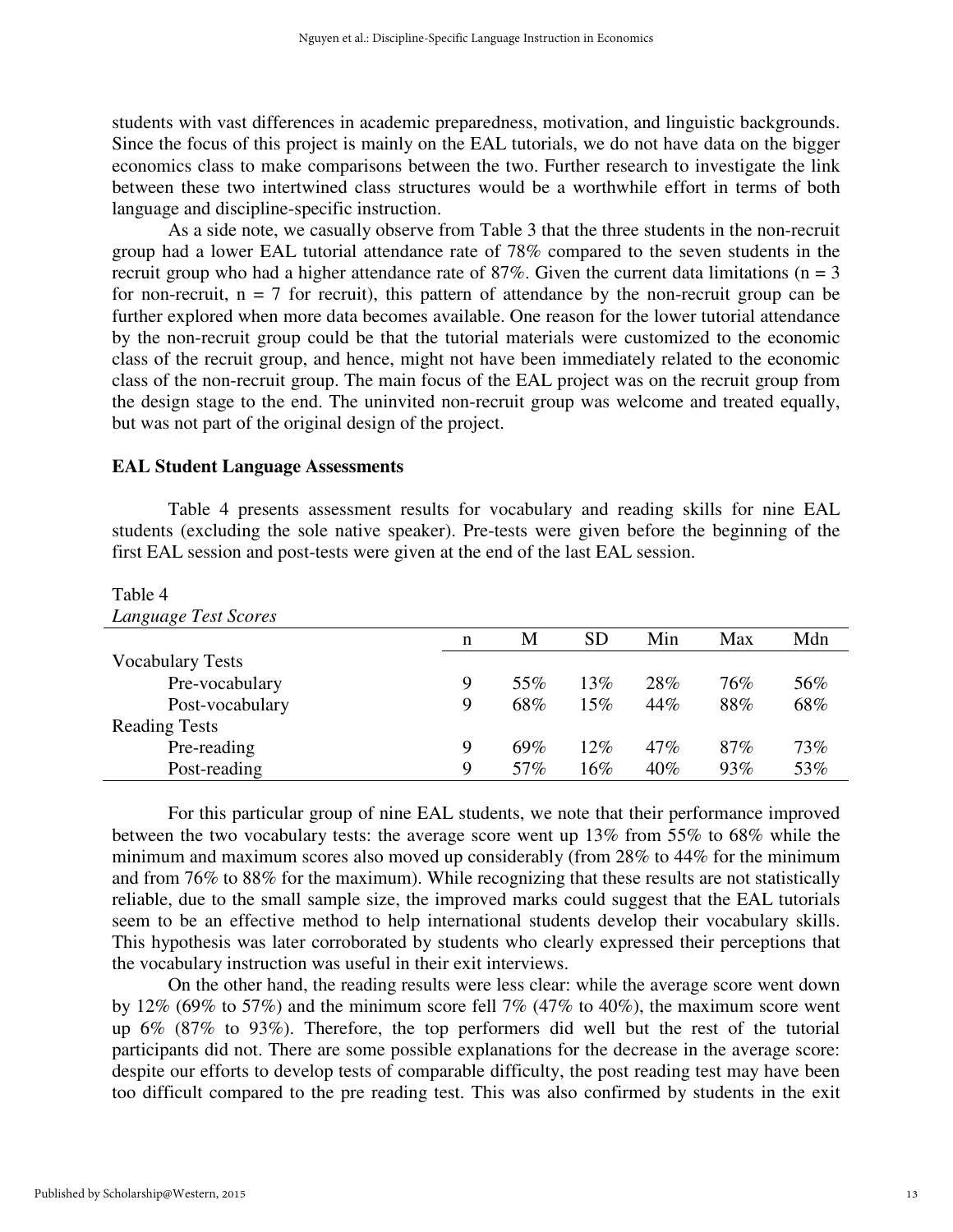interviews who perceived that the post reading seemed more difficult than the pre reading test. In addition, due to time constraints, (EAL tutorials were only 1.5 hours/week), students did not have as much of a chance to practice reading skill strategies as vocabulary.

## **EAL Student Language and Content Learning**

In this section, we attempt an exploratory study of the possible link between language proficiency and content learning. Given the data limitation of our small sample  $(n = 9)$ , we are cautious that the findings must be handled with extreme care. Although we are aware of de Winter's (2013) analysis of using Student t-test with extremely small sample sizes (defined as n  $\leq$  5), we still prefer, if possible, to be on the conservative side with the dictum "more is better" on data collection.

Our intention is to see if there could be preliminary findings from the data that shed some light on the interrelationship between language proficiency and content learning, especially given that student comments in exit interviews provide insights into their perceptions of the usefulness of this model. In doing this exercise, we are more interested in qualitative directions and insights.

|                              | <b>Dependent Variables</b>  |                                 |  |  |  |
|------------------------------|-----------------------------|---------------------------------|--|--|--|
| <b>Independent Variables</b> | Econ Course Marks $(n = 9)$ | Econ Final Exam Marks $(n = 6)$ |  |  |  |
| Post-vocabulary test scores  | 0.8754                      | 0.7450                          |  |  |  |
| Standard errors              | (0.1331)                    | (0.1104)                        |  |  |  |
| Student's t values           | [6.58]                      | [6.75]                          |  |  |  |
| Post-reading test scores     | 0.4262                      | 0.5927                          |  |  |  |
| Standard errors              | (0.1574)                    | (0.1479)                        |  |  |  |
| Student's t values           | [2.71]                      | [4.01]                          |  |  |  |
| $R^2$                        | 0.9913                      | 0.9968                          |  |  |  |

| Table 5                                         |  |
|-------------------------------------------------|--|
| Language Test Scores and Economics Course Marks |  |

The first half of Table 5 (first column) presents regression results for two language test scores (post-vocabulary and post-reading) on the economics course marks as a proxy for learning outcomes. The regression coefficients show that, everything else remaining constant, an increase of one percent mark in the post-*vocabulary* test score adds nearly one percent (0.87%) to the economics course mark. On the other hand, an increase of one percent mark in the post-*reading* test score adds less than half a percent (0.43%). In other words, the effect of the post-vocabulary scores is more than twice  $(87/43 = 2.02)$  as strong as that of the post-reading scores.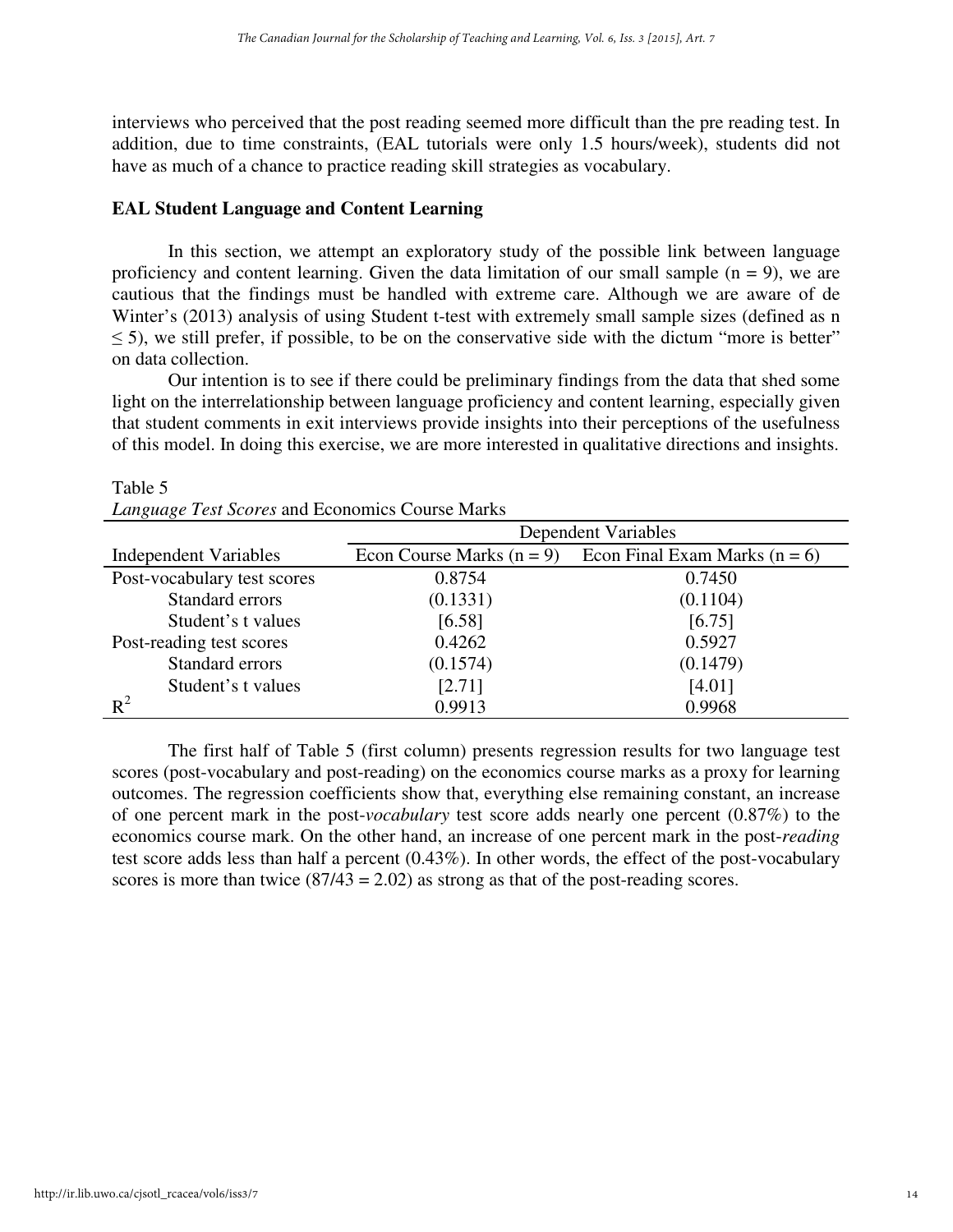

Figure 1 *Scatter Diagram of Post Vocabulary Scores and Economics Course Marks (n = 9)* 

Due to our small sample size, we are careful about making claims about the numerical value of the results; however, it is hard to miss the importance of vocabulary and reading proficiency in providing content-based language instruction to international students. This evidence from our EAL tutorial pilot project is further supported by the results from our preliminary language survey of international economics students which indicated that 80% of international students recognized their need for increased vocabulary range.

The regression line has a high goodness of fit ( $R^2 = 0.9913$ ) as the sample consists of students having similar backgrounds, majors, marks, and more importantly, a strong motivation to improve their language skills to further their academic performance. This can be seen in the scatter diagram of Figure 1 with the points lying along both sides of the regression line.

For the sake of completeness, we included the usual statistics (standard errors, t values) in Table 6 but refrained from performing statistical inference and hypothesis testing. We believe that given our small sample size, it is more important and sensible to focus on the qualitative direction and insight, rather than attempt procedures that could produce misleading results.

The second half of Table 5 (last column) presents regression results for the same two language test scores (post-vocabulary and post-reading) but on the final exam marks (instead of overall course marks). This alternative formulation was intended to capture differences in short term effect (final exams) and longer term effect (entire course duration). Since we did not have final exam marks for the three non-recruit students who were not in our target class, we had to reduce the sample to the six EAL students of the recruit group  $(n = 6)$ . Qualitatively speaking, the regression results were, however, not very much different from those of the overall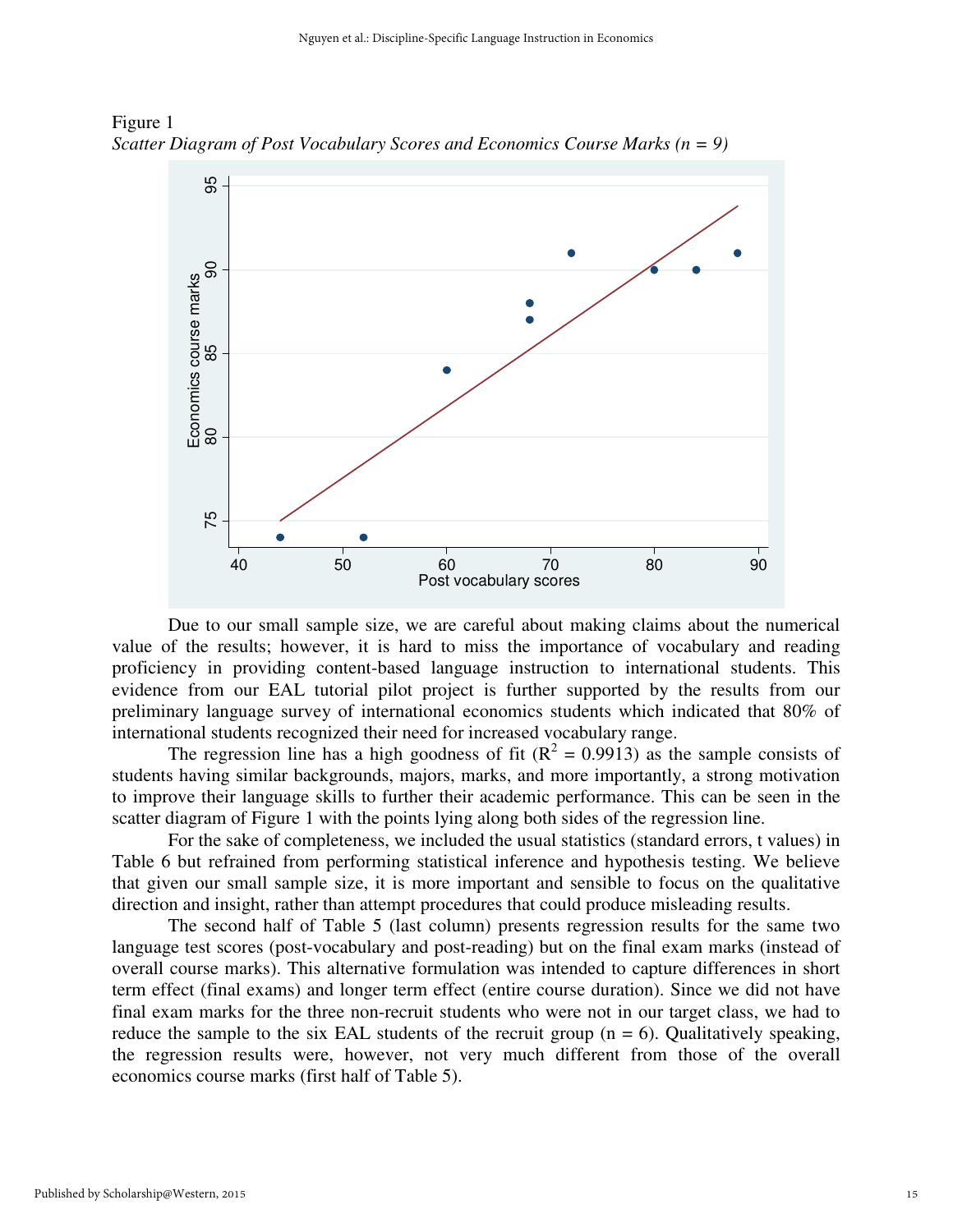In conclusion, the results suggested, in a preliminary way, that discipline-specific language instruction such as our EAL tutorials could have positive impacts on both economics final exam marks and overall course marks.

## **EAL Student Exit Interviews**

The exit interviews provided additional qualitative information which confirmed some of the results discussed above. The interview format was casual and non-intrusive to keep students engaged and yet comfortable with open-ended questions such as, "Can you tell us which tutorial activities were the most helpful?"

The students perceived that vocabulary activities were the most useful for them. A typical exit interview comment on the effectiveness of vocabulary instruction was, "Most helpful class activities are vocabulary work," (participant 1). Interestingly, participant 3 articulated the central role vocabulary knowledge plays in supporting the use of other reading and listening strategies. She stated

I have learned a lot in my own country. My Chinese teacher taught a lot about these strategies and said that it does not work and it does depend on your vocabulary. If your vocabulary is good, all the strategies work, but if you do not know the vocabulary, they don't work.

The dominant position of vocabulary knowledge was restated by participant 7. He spoke of how understanding vocabulary was essential to applying strategies to correctly answer multiple choice questions. "Vocabulary is the key to use the strategies. Because if you do not understand the question, the strategies do not work." Thus several students reiterated the essential role of vocabulary knowledge to understanding subject matter content. Participant 4 also made the connection between culture and vocabulary learning explicit; in her exit interview, she referred to a class activity in which the Canadian municipal election system was related to microeconomics. This was largely a class on vocabulary learning (e.g. election, riding, partisan, etc.). She said, "This is the only class I can learn all the cultural differences in Canada." These comments indicate that students clearly perceived the importance of strong vocabulary knowledge both to economics content and cultural understanding.

 Student comments on the impact of explicit reading strategy instruction (e.g. predicting reading content and structure, skimming for main points, scanning for specific details, writing margin notes to summarize key points) indicated that students felt the instruction had reduced their reading times. This comment, from participant 6, indicates the student found the time required to complete the weekly readings was reduced over the course of the term.

I don't know exactly but improve my English skills definitely increase my economics skills .… Because at the beginning two pages of economics book would take me like an hour to read. Now, probably it is like half an hour.

For students who are always pressed for time, the reduction in time required to complete class readings is significant. And it is important to note that improved vocabulary knowledge also contributes to reducing reading times as students refer less frequently to dictionaries (either paper or online). Student's comments in their exit interviews indicated that they appreciated both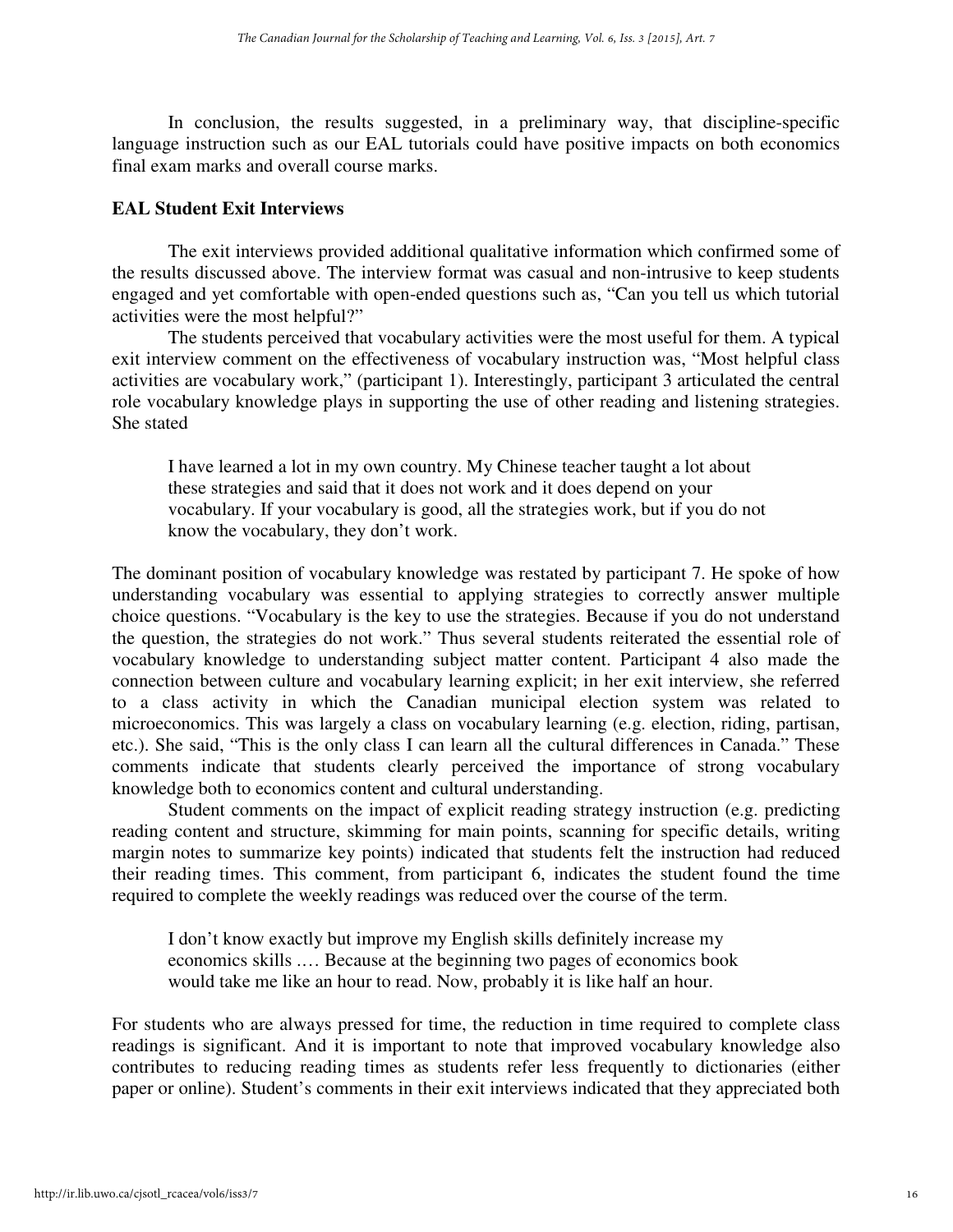vocabulary and reading strategy instruction. All the participants expressed that they would recommend the tutorials to other students.

#### **Conclusion**

This paper reports student perceptions of the effectiveness of a pilot project that incorporated discipline-specific language instruction into the traditional method of course delivery in introductory economics. Without forgetting the data limitations and pilot nature of the EAL tutorial project, we hope that there are still some useful lessons to be learned from this innovative line of research as follows:

Students perceive that discipline-specific language instruction such as our 'EAL for Economics' tutorials can lead to the dual outcomes of increased content and language mastery. Students consider vocabulary development to be one of the most helpful activities of our EAL tutorials. Reading skills are also important but require more time and commitment to develop.

Our EAL tutorials attracted highly motivated students looking for even more academic achievement. Busy student schedules made it hard for more students to participate. Any policy to encourage more student participation (especially by the weaker students) must be formally initiated at the university level rather than by interested individual instructors.

Given the continued growth in international students in Canada, we recommend that more research be done in this area as we have only scratched the surface. However, it is important to keep in mind that this line of research is an expensive one in terms both time and resources. For example, while our project spanned two years, it took more than a year to clear research ethics review, conduct the preliminary language survey, develop our planning strategy, and prepare content-based tutorial materials and language tests. In particular, the EAL instructor has to have sufficient knowledge of both English and discipline-specific skills. That suggests that additional instructor training or co-teaching may be required, the availability of which are dependent on university resources.

This line of research is relevant to SoTL as it calls our attention to a growing segment of non-Anglophone international students in the traditional classroom framework. While SoTL research on the native Anglophone student group is still worth pursuing, it is important to recognize two new developments: (a) the global economic environment has changed which has given rise to the increasing enrolment of international students everywhere, and (b) the teaching and learning environment has also changed in the wake of the influx of international students. These changes in the economy and the classroom will eventually be catalysts for changes in SoTL.

#### **References**

- Belkhodja, C. & Esses, V. (2013). Knowledge synthesis: Improving the assessment of international students' contribution to Canadian society. Pathways to Prosperity Partnership. Retrieved from http://p2pcanada.ca/library/knowledge-synthesis-improvingthe-assessment-of-international-students-contribution-to-canadian-society/
- Chang, A. (2007). The impact of vocabulary preparation on L2 listening comprehension, confidence and strategy use. *System*, 35, 534-550. http://dx.doi.org/10.1016/j.system.2007.03.001.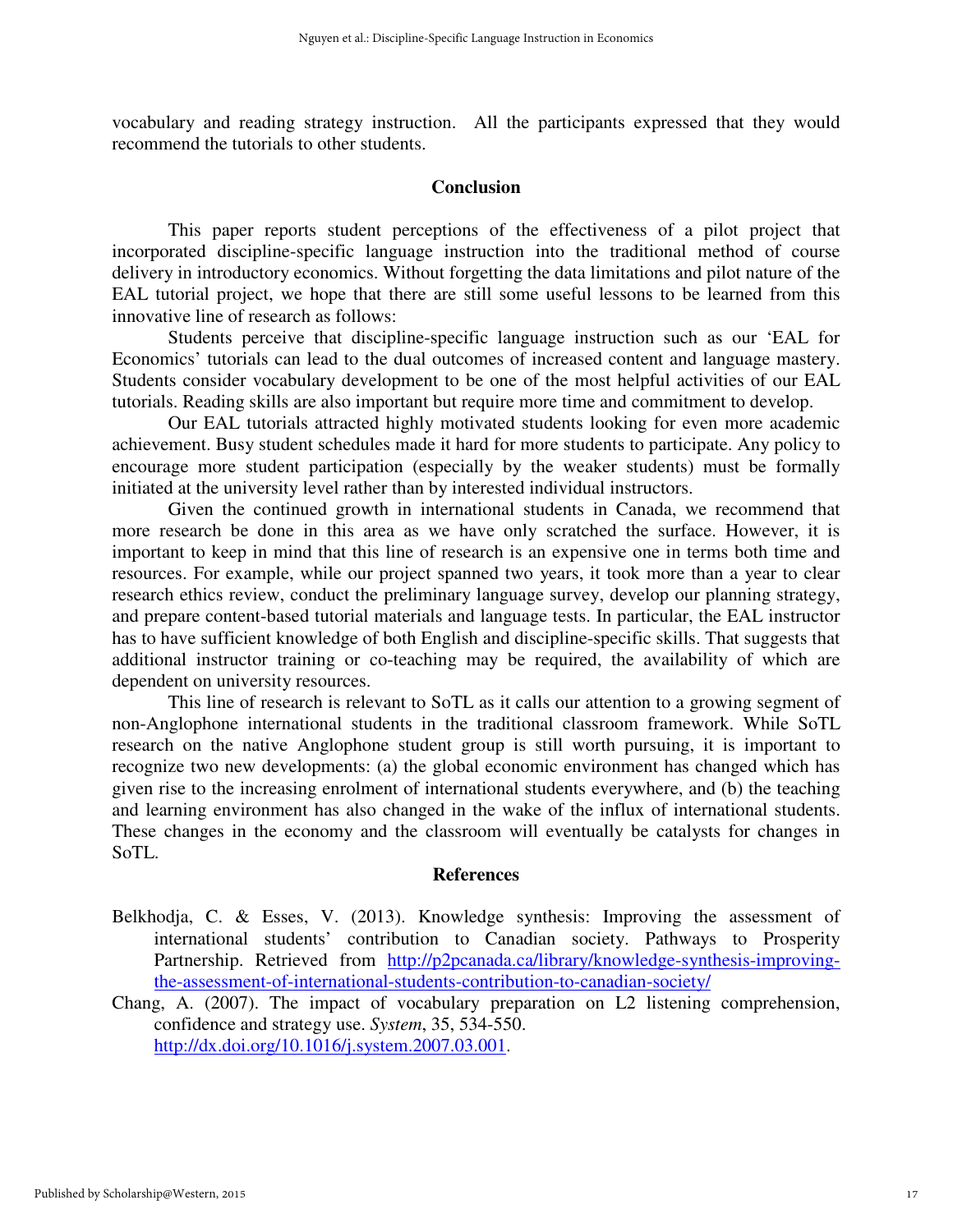- Cobb, T. (2008). Commentary: Response to McQuillan and Krashen. *Language Learning & Technology*, 12, 109-114.
- Crandall, J., & Kaufman, D. (Eds.). (2002). *Content-based instruction in higher education settings.* Alexandria, VA: Teachers of English to Speakers of Other Languages (TESOL).
- de Winter, J. C. F. (2013). Using the Student's t-test with extremely small sample size. *Practical Assessment, Research & Evaluation*, 18(10). Available online http://pareonline.net/getvn.asp?v=18&n=10
- Deen, J., & Hacquebord, H. (2002). Content-based language teaching. In M. Bax (Ed.), *Reflections on language and language learning in honour of Arthur van Essen* (pp. 221-236). Philadelphia: John Benjamins Publishing Company. http://dx.doi.org/10.1075/z.109.23dee
- Engber, C. (1995). The relationship of lexical proficiency to the quality of ESL compositions. *Journal of Second Language Writing*, 4, 139-155. http://dx.doi.org/10.1016/1060- 3743(95)90004-7
- Ferris, D. (1994). Lexical and syntactic features of ESL writing by students at different levels of L2 proficiency. *TESOL Quarterly*, 28, 414–420. http://dx.doi.org/10.2307/3587446
- Flesch, R. (1948). A new readability yardstick. *Journal of Applied Psychology,* 32, 221-233. http://dx.doi.org/10.1037/h0057532
- Grabe, W., & Stoller, F. L. (1997). Content-based instruction: research foundations. In M.A. Snow, & D.M. Brinton (Eds.), *The content-based classroom: perspectives on integrating language and content* (pp. 5-21). New York: Longman.
- International Optometric Bridging Program (IOBP). (2015). International optometric bridging program. Waterloo, Ontario: University of Waterloo. Retrieved from http://www.optometry.uwaterloo.ca/international-optometric-bridging-program
- James, M. A. (2006). Transfer of learning from a university content-based EAP course. *TESOL Quarterly 40* (4), 783-806. http://dx.doi.org/10.2307/40264308
- Jappinen, A. K. (2005). Thinking and content learning of mathematics and science as cognitional development in content and language integrated learning (CLIL): Teaching through a foreign language in Finland. *Language and Education, 19* (2), 148-169. http://dx.doi.org/10.1080/09500780508668671
- Joe, A. (1998). What effect do text-based tasks promoting generation have on incidental vocabulary acquisition? *Applied Linguistics*, 19, 357-377. http://dx.doi.org/10.1093/applin/19.3.357
- Kincaid, J. P., Fishburne, R. P., Rogers, R. L., & Chissom, B. S. (1975). *Derivation of new readability formulas (automated readability index, fog count, and Flesch reading ease formula) for Navy enlisted personnel*. Research branch report 8-75. Chief of Naval Technical Training: Naval Air Station Memphis.
- Marsh, D. (Ed.). (2002). *CLIL/EMILE The European dimension: actions, trends and foresight potential*. Retrieved from

http://ec.europa.eu/education/policies/lang/doc/david\_marsh-report.pdf

McMullen, K., & Elias, A. (2011). A changing portrait of international students in Canadian universities. Statistics Canada. Retrieved from http://www.statcan.gc.ca/pub/81-004-x/2010006/article/11405-eng.htm

Official Languages and Bilingualism Institute (OLBI). (2015). Immersion courses. Ottawa, Ontario: University of Ottawa. Retrieved from http://olbi.uottawa.ca/programs/registercredit-course/immersion-credit-courses